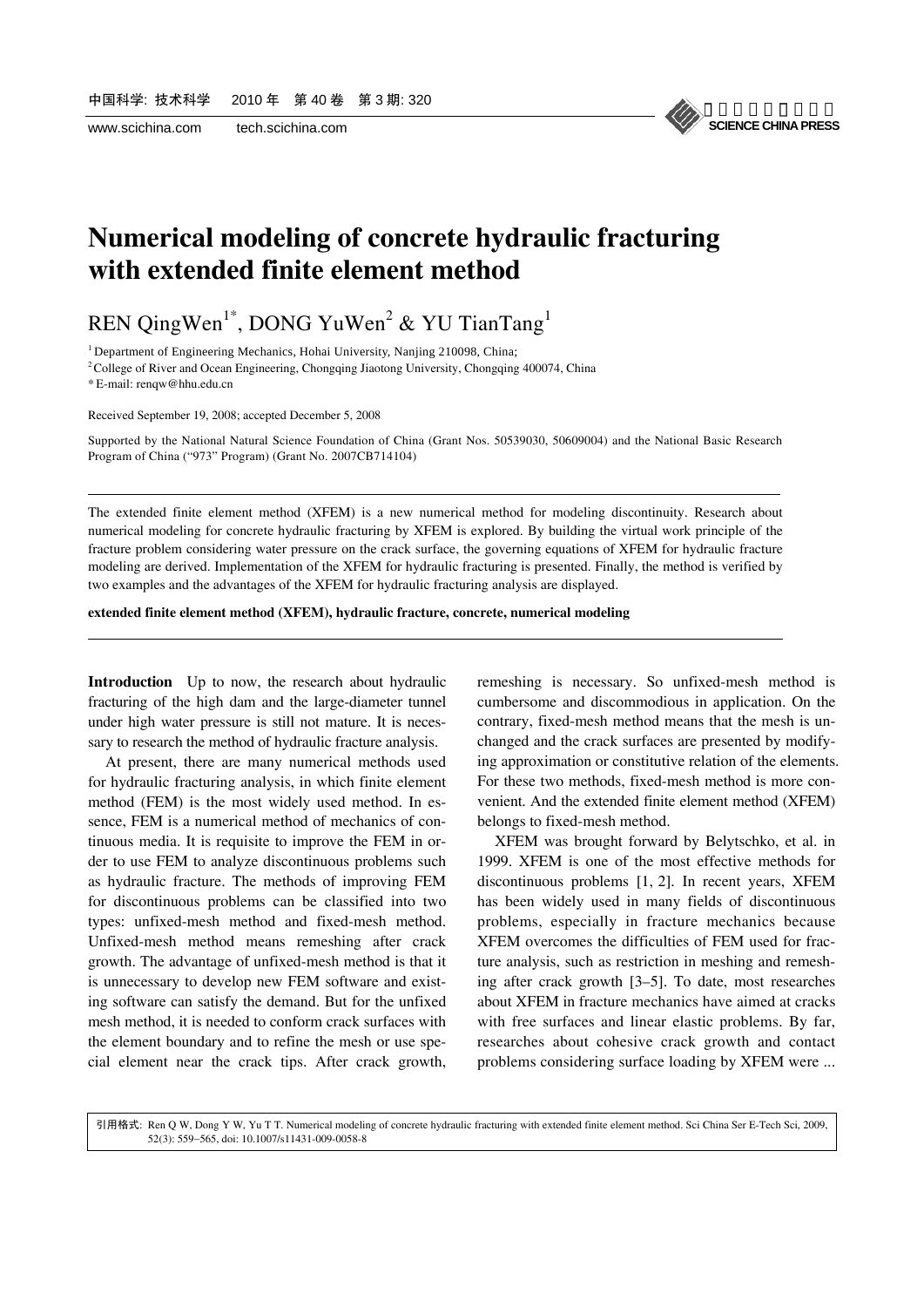l

l



### **Laser-generated thermoelastic acoustic sources and acoustic waves in anisotropic plate**

### XU BaiQiang\* , WANG Feng, FENG Jun, WANG JiJun, SUN HongXiang & LUO Ying

Faculty of Science, Jiangsu University, Zhenjiang 212013, China \* E-mail: bqxu@ujs.edu.cn

Received September 19, 2008; accepted December 11, 2008

Supported by the Natural Science Foundation of Jiangsu University (Grant No. 05JDG007) and the Natural Science Foundation of the Jiangsu Higher Education Institutions of China (Grant Nos. 08KJB140003, 07KJB140019)

The effect of anisotropy on the ultrasound wave generation and propagation in the unidirectional fiber-reinforced composite plate has been investigated. A quantitative numerical model for the laser-generated ultrasound in the thermoelastic regime was presented by using a finite element method. All factors, such as spatial and time distributions of the incident laser beam, optical penetration, thermal diffusivity, and source-receiver distance can be taken into account. Numerical results show that the effect on ultrasound waveform of the size of the laser volume source produces strong bipolar longitudinal waves and improves the amplitude and directivity of the longitudinal waves. A fiber-reinforced composite material exhibits isotropic or homogenous behavior for ultrasonic wave propagation perpendicular to the fiber direction. For ultrasonic propagation along the fiber direction, ultrasonic dispersion resulting from the inhomogeneous nature of the material affects the laser ultrasonic waveforms. As the dimensions of the laser pulse are increased in space and time, the displacement waveform becomes broader and its magnitude decreases.

#### **laser ultrasound, numerical simulation, anisotropic material**

Efforts to model the process of laser generation and propagation of ultrasound in isotropic and homogeneous materials have been extremely successful [1–5]. For materials that display isotropic and homogeneous behavior on a macroscopic scale, laser ultrasound has been proven to be an extremely robust materials characterization tool [6–10]. For materials that cannot be considered isotropic or homogenous, laser ultrasound can only be applied with limited success without a quantitative model describing ultrasonic behavior of these materials.

The early work by Achenbach [11] on wave propagation in fiber-reinforced composites assumed that the scale on which the composite could be viewed as inhomogeneous was much smaller than the wavelength of the ultrasound. It follows that for a range of ultrasonic frequencies, composites can be viewed as anisotropic, homogeneous materials. This anisotropy induced by the symmetry of the material inhomogeneities is best illustrated in its simplest form by considering the fibers with a hexagonal symmetry. This type of symmetry has led researchers to model a unidirectional fiber composite as a transversely isotropic solid. Work by Dubois et al. [12] derived results for laser ultrasonic in composites of orthotropic symmetry, but the elastic behavior of the composite was assumed to be the same as for single crystal solids of the same symmetry. Hurley and Spicer [13] have developed analytical solutions for generation in transversely isotropic materials by a laser line source and a laser point source. However, ...

566−574, doi: 10.1007/s11431-009-0065-9 引用格式: Xu B Q, Wang F, Feng J. Laser-generated thermoelastic acoustic sources and acoustic waves in anisotropic plate. Sci China Ser E-Tech Sci, 2009, 52(3):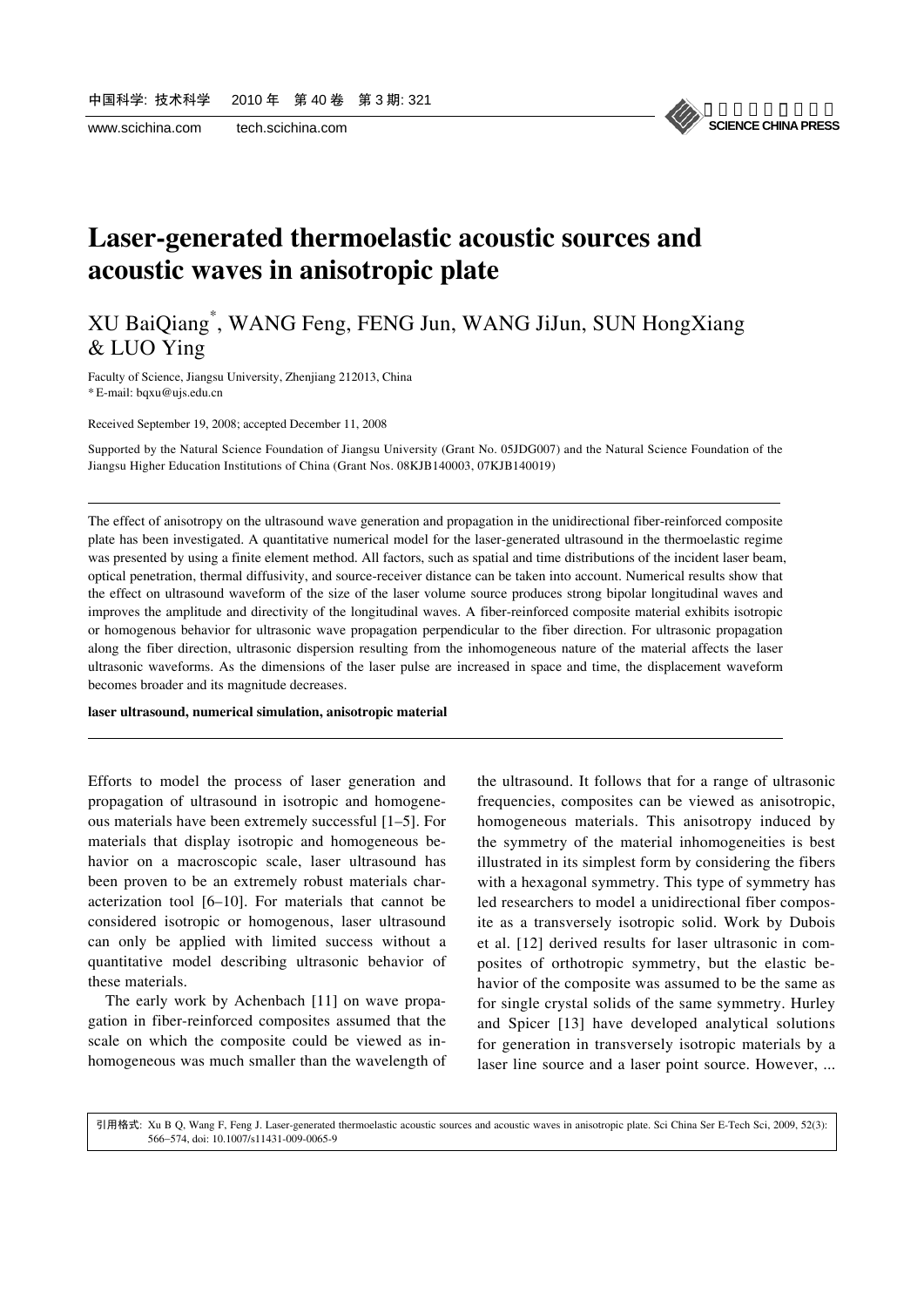

# **A hybrid-stress solid-shell element for non-linear analysis of piezoelectric structures**

# YAO LinQuan<sup>1\*</sup> & SZE K  $Y^2$

<sup>1</sup> School of Mathematical Science, Soochow University, Suzhou 215006, China;

<sup>2</sup> Department of Mechanical Engineering, University of Hong Kong, Hong Kong, China

\* E-mail: lqyao@suda.edu.cn

l

l

Received September 19, 2008; accepted November 5, 2008

Supported by the National Natural Science Foundation of China (Grant No. 10672111) and the Major Project of the Natural Science Foundation of Jiangsu Province (Grant No. BK2006725)

This paper presents eight-node solid-shell elements for geometric non-linear analyze of piezoelectric structures. To subdue shear, trapezoidal and thickness locking, the assumed natural strain method and an ad hoc modified generalized laminate stiffness matrix are employed. With the generalized stresses arising from the modified generalized laminate stiffness matrix assumed to be independent from the ones obtained from the displacement, an extended Hellinger-Reissner functional can be derived. By choosing the assumed generalized stresses similar to the assumed stresses of a previous solid element, a hybrid-stress solid-shell element is formulated. The presented finite shell element is able to model arbitrary curved shell structures. Non-linear numerical examples demonstrate the ability of the proposed model to analyze nonlinear piezoelectric devices.

#### **piezoelectric structures, solid-shell element, hybrid-stress, geometric non-linear**

The non-linear characteristics can significantly influence the performance of piezoelectric structures. The nonlinear problems of piezoelectric structures comprise of geometrically nonlinear and material nonlinearity. Generally, only the strong electric field subject to piezoelectric material, just the material nonlinearity of piezoelectric structures is considered [1–4]. When the electric field is not too large, geometrically nonlinear analysis is only considered for nonlinear problem. The researcher has already carried out many beneficial researches concerning geometrically non-lineariy [5–11]. The nonlinear electric potential distribution in piezoelectric layer was described by introducing internal electric potential node in ref. [5]. A solid shell element for large deformable composite structures with piezoelectric layers and active vibration control was presented in ref. [6]. But, an optimal number of enhancing assumed strain (EAS) parameters was used for composite structures in this reference. A modified generalized laminate stiffness matrix is adopted for composite structures in this paper.

In this paper, geometric non-linear is considered only, but piezoelectric non-linearity is not taken ino account. An eight-node solid-shell element is derived for geometric non-linear analysis of homogeneous and laminated elastic shells to analyze piezoelectric structures. Following the common practice of resolving shear and trapezoidal lockings in this particular element configuration, ANS is employed to interpolate the natural thickness and transverse shear strains [12–16]. To overcome the thickness locking, an *ad hoc* modified generalized laminate stiffness matrix is adopted. Unlike EAS which can only reproduce accurate thickness stress and strain for homogeneous shells, the matrix also works properly for laminated shells. As a low-cost vehicle to enhance the element inplane response, ...

doi: 10.1007/s11431-009-0049-9 引用格式: Yao L O, Sze K Y. A hybrid-stress solid-shell element for non-linear analysis of piezoelectric structures. Sci China Ser E-Tech Sci, 2009, 52(3): 575–583,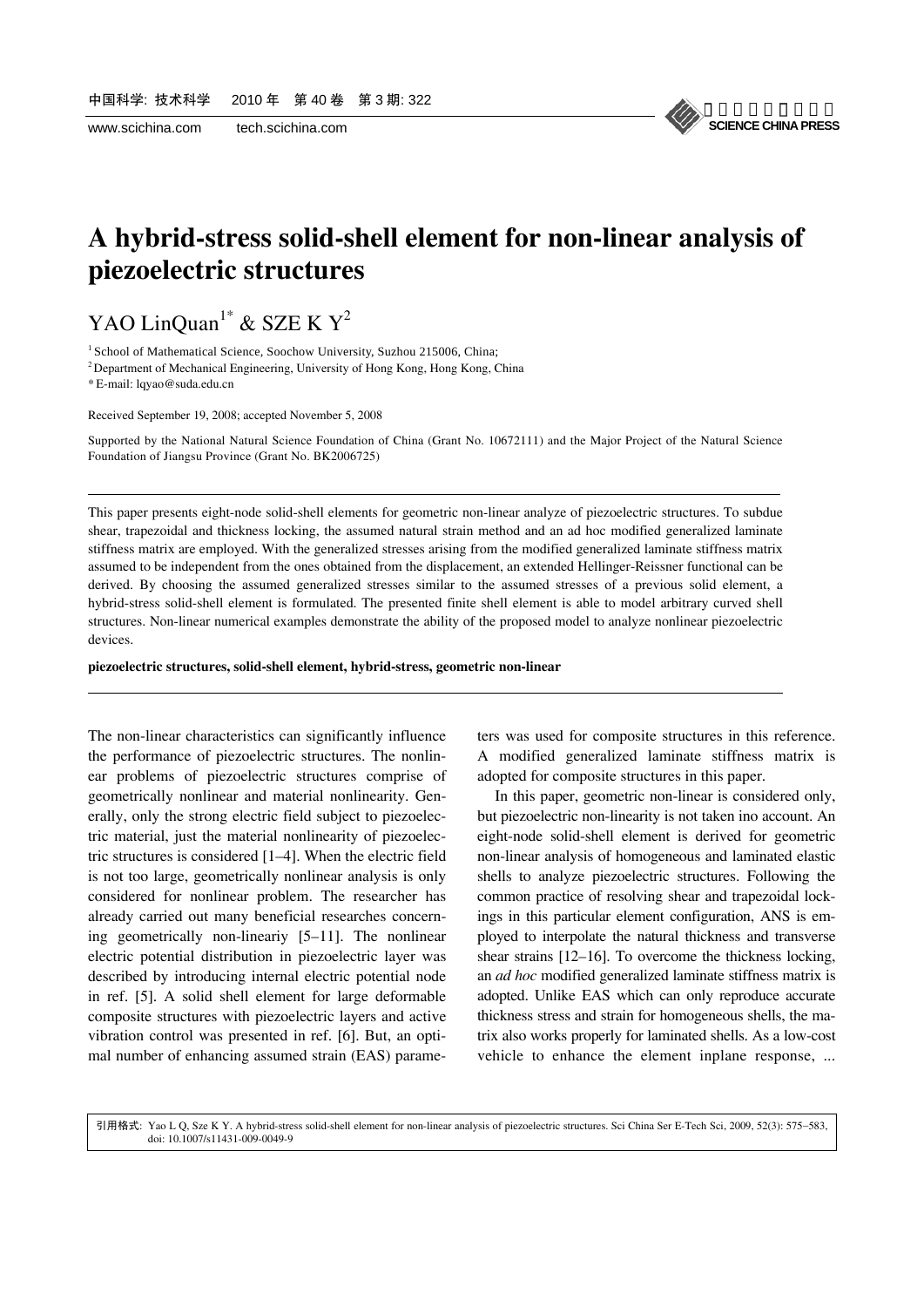

# **Three-dimensional elasticity solution of simple-supported rectangular plate on point supports, line supports and elastic foundation**

XU Ye $Peng<sup>1</sup>$  & ZHOU Ding<sup>2\*</sup>

<sup>1</sup> School of Science, Nanjing University of Science and Technology, Nanjing 210094, China;

<sup>2</sup> College of Civil Engineering, Nanjing University of Technology, Nanjing 210009, China

\* E-mail: dingzhou57@yahoo.com

l

l

Received September 19, 2008; accepted November 5, 2008

Supported by the Innovation Foundation of Nanjing University of Science and Technology for PhD Graduates

This paper studies the bending of simple-supported rectangular plate on point supports, line supports and elastic foundation. On the basis of three-dimensional elasticity theory, the exact expressions of the displacement functions, which satisfy the governing differential equations and the simply supported boundary conditions at four edges of the plate, are analytically derived. The reaction forces of the intermediate supports are regarded as the unknown external forces acting on the lower surface of the plate. The unknown coefficients are then determined by the boundary conditions on the upper and lower surfaces of the plate. Comparing the numerical results obtained from the proposed method to those obtained from Kirchhoff plate theory, Mindlin plate theory and those obtained from the commercial finite element software ANSYS, the high accuracy of the present method has been demonstrated.

#### **rectangular plate, point support, line support, elastic foundation, displacement, stress, three-dimensional elasticity solution**

Plates are widely used as structural elements in aerospace, mechanical and civil engineering. In practical projects, the intermediate supports, such as elastic foundation, elastic/rigid point-supports and line-supports in one or two directions, may be used to improve the load-bearing capacity of the plates. Therefore, investigating the effect of intermediate supports on the mechanical properties of plates has significance in actual engineering. A great deal of investigations have been carried out on rectangular plates. Zhou [1] presented an analytical solution of transverse vibration of rectangular plates simply supported at two opposite edges with arbitrary number of elastic line supports in one way. Liu and Wang [2] analyzed the bending problem of anisotropic rectangular plates with four free edges on an elastic foundation. Sun et al. [3] worked out the general analytic solution for a

thick plate on biparametric foundation. Zhou and Cheung [4] investigated free vibration of line-supported rectangular plates using a set of static beam functions. Cheung and Zhou [5] studied free vibration of rectangular unsymmetrically laminated composite plates with internal line supports. Zhou and Ji [6] developed free vibration of rectangular plates with internal column supports. Zhou [7] further developed vibration of point-supported rectangular plates with variable thickness using a set of static tapered beam functions. Recently, Xu and Zhou [8] presented the three-dimensional elasticity solution for simply supported rectangular plates with variable thickness.

In the present study, the exact expressions of the displacement functions, which satisfy the governing differential equations and the simply supported boundary conditions at four edges of the plate, are analytically ...

China Ser E-Tech Sci, 2009, 52(3): 584−589, doi: 10.1007/s11431-009-0048-x 引用格式: Xu Y P, Zhou D. Three-dimensional elasticity solution of simple-supported rectangular plate on point supports, line supports and elastic foundation. Sci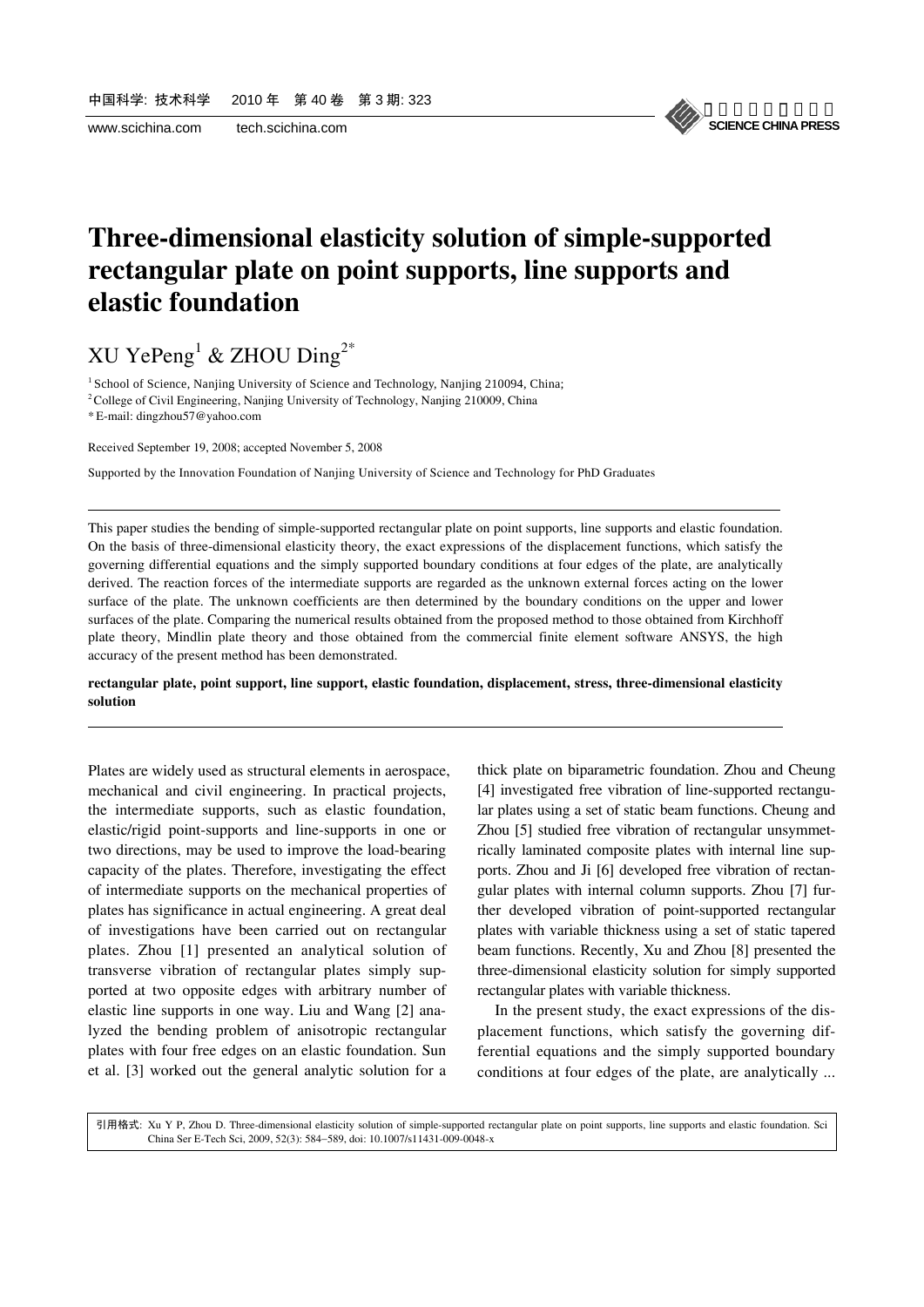

### **Equilibrium equations for nonlinear buckling analysis of drill-strings in 3D curved well-bores**

TAN MeiLan<sup>1\*</sup> & GAN LiFei<sup>2</sup>

<sup>1</sup> Faculty of Science, Jiangsu University, Zhenjiang 212013, China;

<sup>2</sup> 94973 Unit in Hangzhou of Zhejiang Province, Hangzhou 310021, China

\* E-mail: tanmeilan@gmail.com

l

l

Received September 19, 2008; accepted December 1, 2008

Supported by the Jiangsu University Senior Professionals Startup Foundation (Grant No. 06JDG079)

With the development of drilling technology, the oil/gas well has evolved from its early vertical straight form to the inclined, horizontal, plane curved, or even 3D curved well-bore. Understanding of the buckling behavior of a drill-string in a well-bore is crucial for the success of a drilling operation. Therefore, equilibrium equations for analyzing the buckling behavior of a drill-string in a 3D curved well-bore are required. Based on Love's equilibrium equations for a curved and twisted rod in space, a set of equilibrium equations for the nonlinear buckling analysis of a drill-string in a 3D curved well-bore are derived by introducing a radial constraint of the well-bore. The proposed formulae can account for the well curvature and tortuosity. Thus, it can be used to analyze the buckling behaviors of a drill-string constrained in a well-bore and subjected to axial compression, torsion at its upper end, and gravity simultaneously. It is worth noting that the existing equations in the literature for a drill-string in a straight and plane curved well-bore with a constant curvature are a special case of the proposed model. Thus, the present model can provide a theoretical basis for the nonlinear buckling analysis of a drill-string constrained in a 3D curved well-bore.

**nonlinear buckling, tortuosity, constraint, equilibrium equations, drill-strings, 3D curved well-bores** 

**Introduction** Buckling of drill-strings has been a serious problem in oil/gas field operations for many years. Some of the associated problems are casing failure, drill-string failure, drill-string lock up, casing wear, increase in drill-string drag and torque, and extended reach drilling. Therefore, the buckling of radial-constrained drill-strings in a well-bore has become a hot topic in the area of petroleum engineering in recent years. Due to the complexity of the problem, conflict results are still reported. Gao et al. [1, 2] included torsion when evaluating the buckling load of a weightless tubular for the case of a constrained Euler sinusoidal buckling. The impact of torsion is taken into account via the dimensionless parameter  $\sqrt{2}T/\sqrt{FEI}$ , in which *T* is the torsional load, *F* the axial compressive load, *E* Young's modulus of the isotropic material, and *I* the moment of inertia of the string's cross-section. This parameter showed that when neglecting friction, the influence of torsion on axial compression force was relatively small, suggesting that the model by neglecting the torsion effect [3] was a good approximation. However, experimental results [4] were nearly double the buckling load predicted by Wu and Juvkam-Wold's model [5]. On the other hand, numerical results for helical buckling only agreed well with existing experimental results for compressive loads alone [6]. Based on the principle of energy balance, Wu [7] concluded that the larger the torsional load, the lower the buckling load; torsional loads had a very little effect on the buckling length (pitch); and the tube would not buckle under torsional loads alone. Qiu et al. [8] ...

52(3): 590−595, doi: 10.1007/s11431-009-0059-7 引用格式: Tan M L, Gan L F, et al. Equilibrium equations for nonlinear buckling analysis of drill-strings in 3D curved well-bores. Sci China Ser E-Tech Sci, 2009,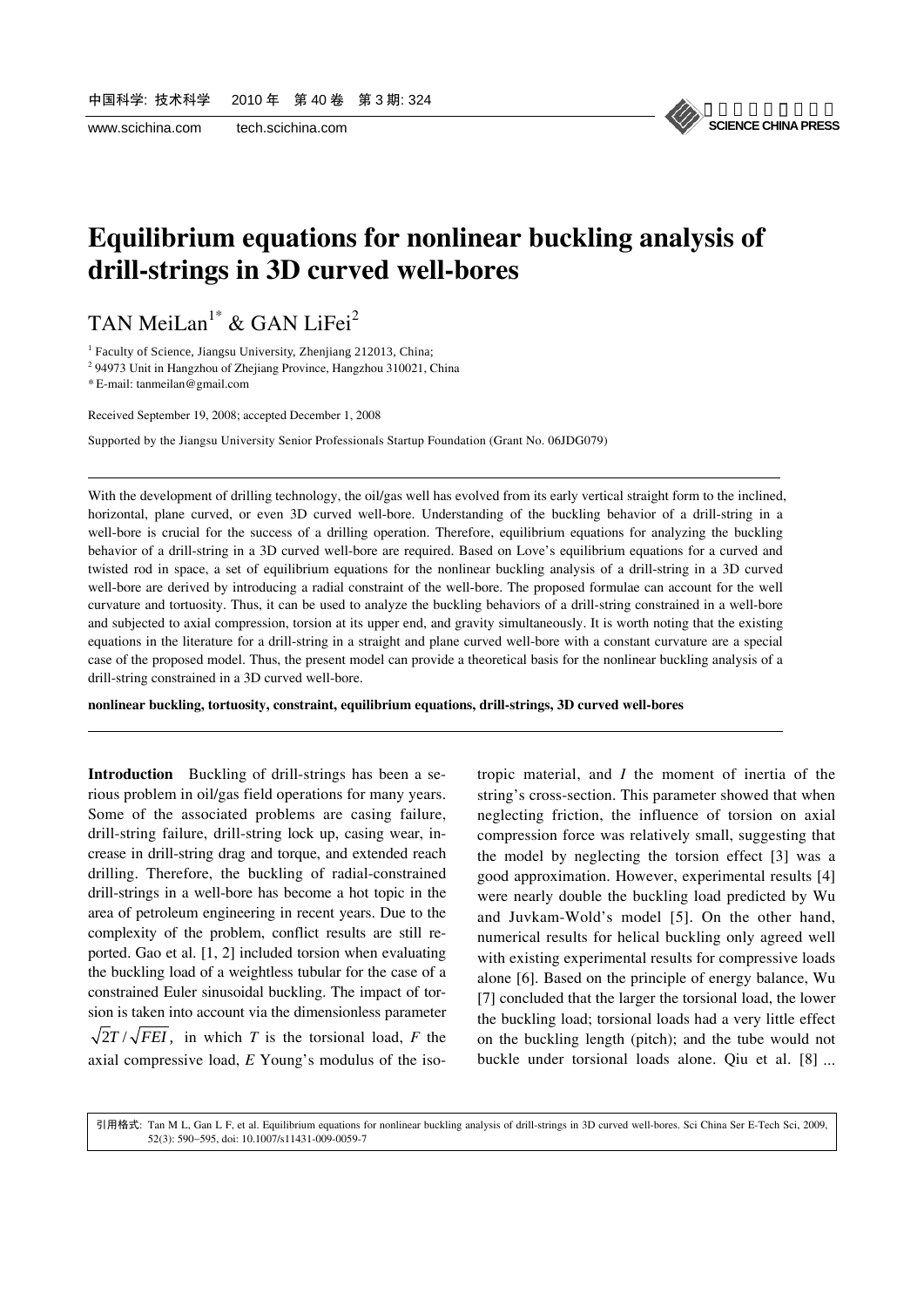

### **In-plane elastic stability of fixed parabolic shallow arches**

CAI JianGuo, FENG Jian\* , CHEN Yao & HUANG LiFeng

School of Civil Engineering, Southeast University, Nanjing 210096, China

\* E-mail: fengjian@seu.edu.cn

l

l

Received September 19, 2008; accepted December 5, 2008

Supported by the National Natural Science Foundation of China (Grant No. 50478075), and Scientific Research Foundation of Graduate School of Southeast University (Grant No. YBJJ0817)

The nonlinear behavior of fixed parabolic shallow arches subjected to a vertical uniform load is investigated to evaluate the in-plane buckling load. The virtual work principle method is used to establish the non-linear equilibrium and buckling equations. Analytical solutions for the non-linear in-plane symmetric snap-through and antisymmetric bifurcation buckling loads are obtained. Based on the least square method, an approximation for the symmetric buckling load of fixed parabolic arch is proposed to simplify the solution process. And the relation between modified slenderness and buckling modes are discussed. Comparisons with the results of finite element analysis demonstrate that the solutions are accurate. A cable-arch structure is presented to improve the in-plane stability of parabolic arches. The comparison of buckling loads between cable-arch systems and arches only show that the effect of cables becomes more evident with the increase of arch's modified slenderness.

**parabolic arch, elastic stability, shallow, bifurcation, snap-through** 

Arch is the combination of structure and architecture, and it is well known that arch has been widely used as a structural element. Arches resist general loading by a combination of axial compression and bending actions. Under these actions, when the lateral displacements and twist rotations of an arch are fully restrained, it may buckle in an in-plane symmetric snap-through mode or in an in-plane antisymmetric bifurcation mode as shown in Figure 1.

Owing to their importance in many fields of technology and engineering, the elastic stability of arches has been the subject of a large number of investigations. The solutions have traditionally been obtained by the finite element method and analytical method. The numerical analysis of arches has been extensive in recent years [1–7]. Approximate solution for the classical buckling load for sinusoidal shallow arches under uniformly distributed load was given by Timoshenko and Gere [8]. Then the closed form solutions with high precision were sought by many researchers. The efforts in the nonlinear differential equilibrium equation have been devoted to two main groups: One is the equilibrium method and the other is energy method. With the first group, the stability of shallow arches on elastic foundation was studied by Simitses [9] and the stability of shallow arches under multiple loads and with elastic support were investigated by Plaut [10, 11].

Schreyer and Masur [12], Kerr and Soifer [13] performed an exact analysis for shallow fixed circular arches subjected to a radial load uniformly distributed around the arch axis and derived analytical solutions with the energy method. Dickie and Broughton [14] obtained the closed form solutions and series solutions of shallow circular arches with different supports. Wicks [15] deduced the bucking equations for shallow arches of arbitrary shapes. Pi et al. [16] and Bradford et al. [17] used the same method as Schreyer and Masur to study the stability of shallow circular arches with arbitrary symmetry section, and pointed out that classical buckling theory overestimated both the ...

10.1007/s11431-009-0057-9 引用格式: Cai J G, Feng J, Chen Y, et al. In-plane elastic stability of fixed parabolic shallow arches. Sci China Ser E-Tech Sci, 2009, 52(3): 596−602, doi: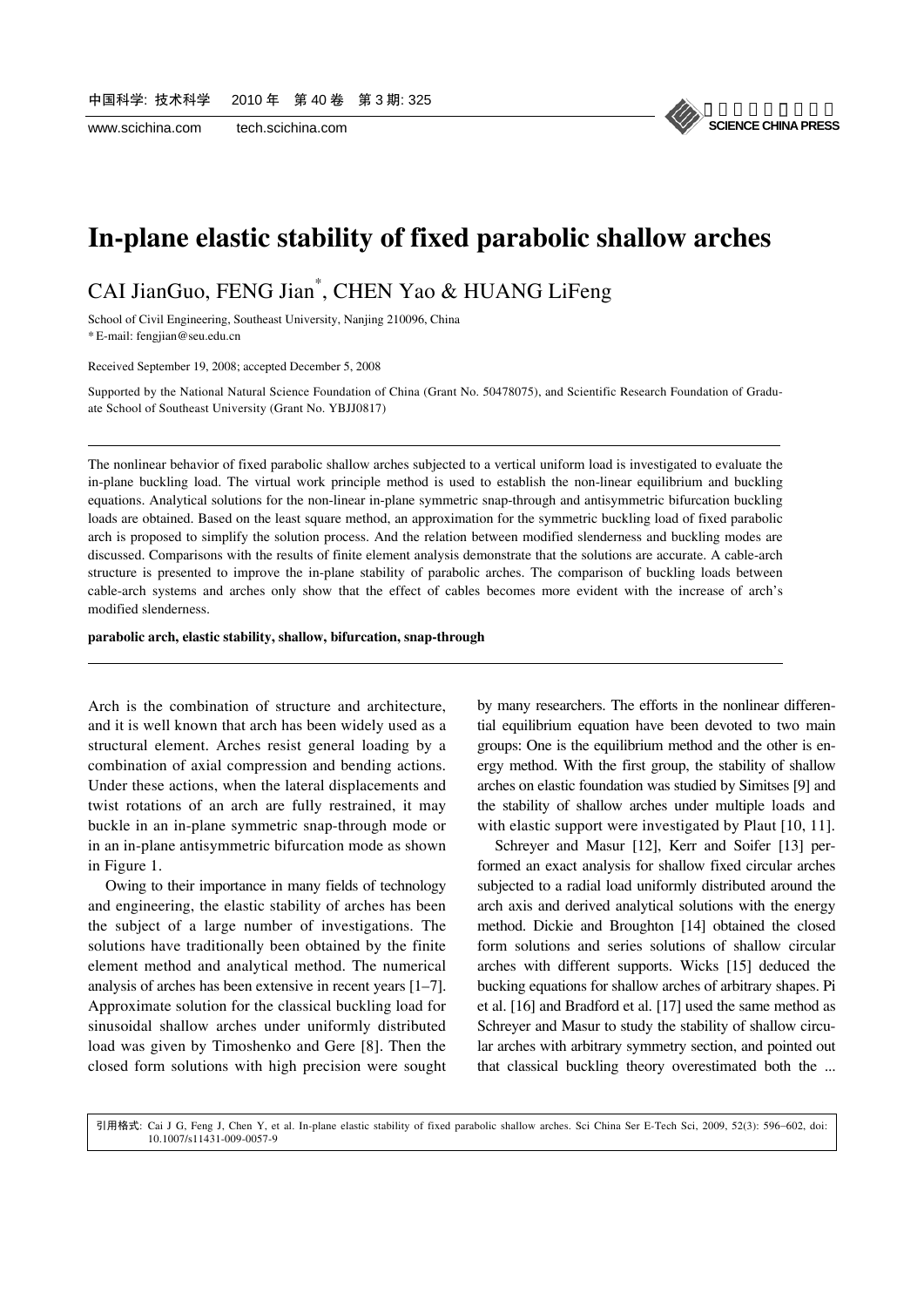《中国科学》杂志社 **SCIENCE CHINA PRESS**

# **On fractional control method for four-wheel-steering vehicle**

CHEN Ning<sup>1,2\*</sup>, CHEN Nan<sup>1</sup> & CHEN YanDong<sup>2</sup>

<sup>1</sup> College of Mechanical Engineering, Southeast University, Nanjing 210096, China;

<sup>2</sup> College of Mechanical and Electronic Engineering, Nanjing Forestry University, Nanjing 210037, China

\* E-mail: chenning@njfu.com.cn

l

l

Received September 19, 2008; accepted December 11, 2008

Supported by Ford-China Research and Development Foundation (Grant No. 50122153)

Four-wheel-steering (4WS) system can enhance vehicle cornering ability by steering the rear wheels in accordance with the front wheels steering and vehicle status. With such steering control system, it becomes possible to improve the lateral stability and handling performance. In this paper, a new control method for 4WS vehicle is proposed, its rear wheels steering angle is in accordance with the angle of front wheels steering and vehicle yaw rate, and the effects of front wheels steering angle velocity are considered by adopting the fractional derivative theory. Some design specifications for control law are also given. The effects of the control method are verified by a kind of numerical scheme presented in this paper. The dynamic characteristics such as the side-slip angle and the yaw angle velocity of the vehicle gravity center are compared among three kinds of vehicles with different control methods. And the kinematics characteristics such as turning radius between 4WS and 2WS are also discussed. Numerical simulation shows that the control method presented can improve the transient response and reduce the turning radius of 4WS vehicle.

**fractional derivative, four-wheel-steering, computation simulation, chassis control system** 

**Introduction** Four-wheel-steering (4WS) system is one of the three main chassis control systems in vehicle, it can enhance vehicle cornering ability by steering the rear wheels in accordance with the front wheels steering and vehicle status. With such steering control system, it becomes possible to improve the lateral stability and handling performance [1–3].

In the past years, many researchers have proposed a lot of control algorithms and strategies for 4WS vehicle, such as LQR, slide mode variable structure control, fuzzy control, adapting control,  $H_{\infty}$  and  $\mu$  synthesis robust control and so on. It is not too hard to realize that, the control method of "front and rear wheels' steering ratio as a function of vehicle speed" [4] has become a prevailing trend in 4WS control. Namely, people try to

keep the side-slip angle  $\beta$  being zero at vehicle's gravity center. However, zero side-slip angle  $\beta$  approach seems to be infeasible since the driver might have a feeling of discomfort caused by its motion different from that of the conventional vehicle. So keeping the angle to a small  $\beta$  is a more practical control algorithm as compared to zero  $\beta$ . On the other hand, the most dangerous moment for vehicle often occurs when front steering wheel angle is too large, or the vehicle turns too fast or lateral acceleration overshoots. In this research, we propose a new rear wheel steering control method for 4WS vehicle by introducing the fractional derivative theory so that the effects of front wheels steering angle and steering angular velocity are taken into consideration.

10.1007/s11431-009-0067-7 引用格式: Chen N, Chen N, Chen Y D. On fractional control method for four-wheel-steering vehicle. Sci China Ser E-Tech Sci, 2009, 52(3): 603−609, doi: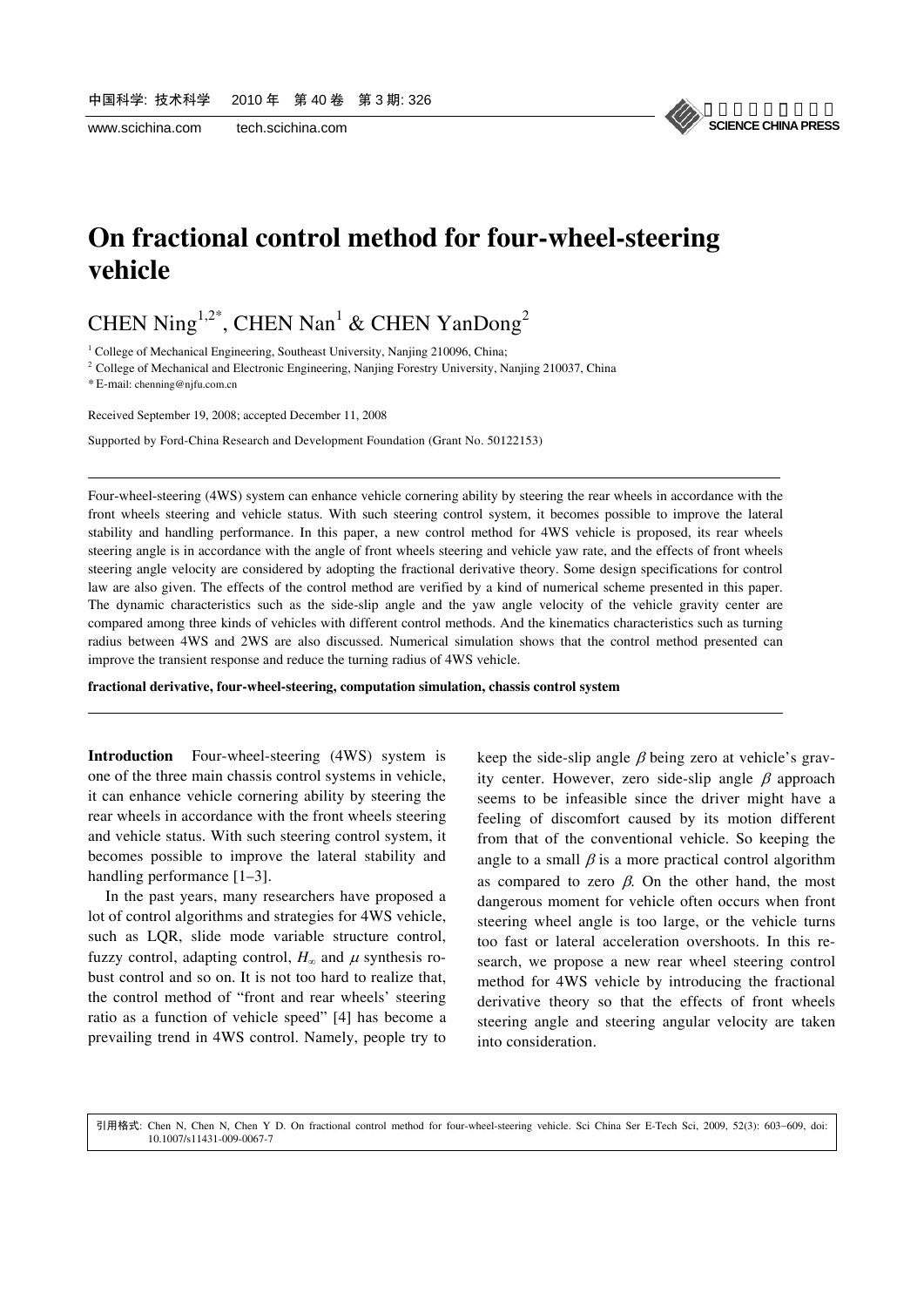《中国科学》杂志社 **SCIENCE CHINA PRESS**

### **Micromechanical analysis of interaction energy for SMA reinforced composite**

### ZHU YuPing $^{1,2^*}$ , DUI GuanSuo $^1$  & DUO Liu $^3$

<sup>1</sup> Institute of Mechanics, Beijing Jiaotong University, Beijing 100044, China;

<sup>2</sup> Department of Engineering Mechanics, Jiangsu University, Zhenjiang 212013, China;

<sup>3</sup> State Key Lab of Crystal Materials, Shandong University, Jinan 250100, China

\* E-mail: zhuyuping@126.com

l

l

Received September 19, 2008; accepted November 28, 2008

Supported by the National Natural Science Foundation of China (Grant Nos. 10772021 and 90205007)

The energy of the interaction between the matrix and the inclusions in shape memory alloy (SMA) reinforced composite is one of the most important and complicated parts in thermodynamic constitutive theory. In this paper, the interaction energy is derived based on the classical theory of micromechanics and the thermodynamic theory. The SMA composite is treated as three phases, namely the austenitic phase, the martensite phase and the matrix phase. The interaction among the three phases is analyzed in a way close to the fact. The present expression is used to calculate the interaction energy of a typical SMA composite with attentions paid to understand of the effects of the matrix material, the fiber geometry, and the fiber/matrix volume ratio. It is shown that the method developed in this paper is credible compared with the references. Some useful conclusions are obtained.

**shape memory alloy, interaction energy, SMA composite, micromechanics, thermodynamics** 

The shape memory alloys (SMAs), extensively used as sensors and large strain actuators, have recently attracted considerable attention due to their unique properties such as pseudoelasticity and shape memory effect. When SMAs are integrated with composite materials, the resulting structure also provides distinctive properties such as variable Young's modulus and damping capacity with the ability to generate large internal forces, to allow active control of their static and dynamic behaviors [1]. As a result, the concept of "intelligent SMA composite" has been proposed in the field of composites.

However, in order to design SMA devices more efficiently, a physics-based constitutive model is required to accurately simulate the mechanical or thermodynamic behavior of SMAs. In the literature, SMA macroscopic modeling usually involves free energy functions proposed and derived based on phenomenological thermodynamics through micromechanical analysis. In general, the free energy functions include contributions from elastic energy, chemical free energy and surface energy. The interaction energy is an important part of the elastic energy. It represents the elastic energy associated to phase's accommodation. It also represents the effects associated with inclusion, eigenstrain and matrix. Although it could be small, it is a key factor to understand the transformation mechanism. Consequently, appropriate formulation of the interaction energy becomes extremely important and usually requires in-depth knowledge of microstructure and its evolution.

There have been several approaches to construct the interaction energy for SMA. Boyd and Lagoudas [2, 3] assumed an approximate expression of the interaction energy according to potential factors. The coefficients in the expression were determined by phase transformation ...

doi: 10.1007/s11431-009-0047-y 引用格式: Zhu Y P, Dui G S, Duo L. Micromechanical analysis of interaction energy for SMA reinforced composite. Sci China Ser E-Tech Sci, 2009, 52(3): 610−616,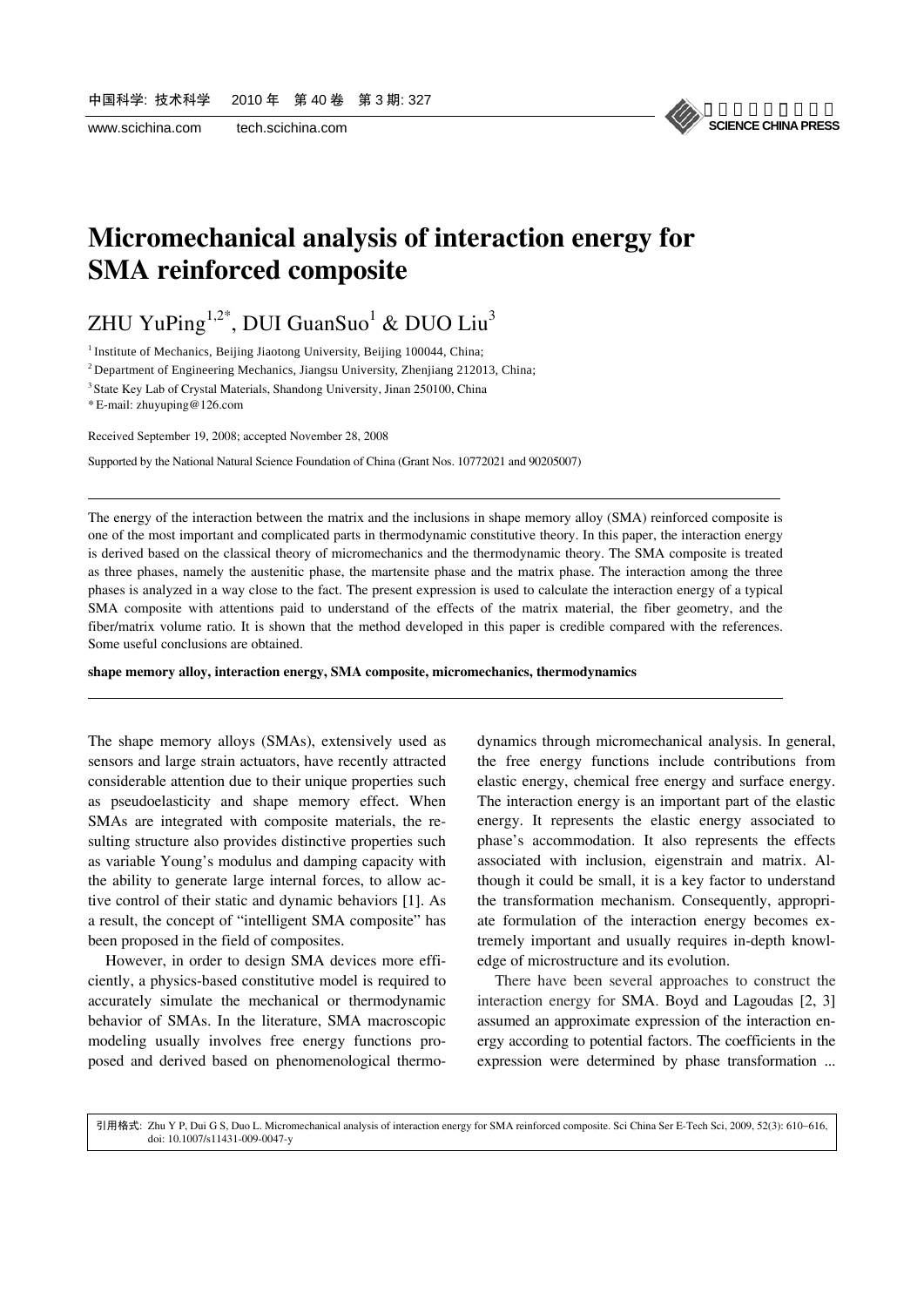

### **Nonlinear vibrations of nano-beams accounting for nonlocal effect using a multiple scale method**

YANG XiaoDong<sup>1\*</sup> & C. W. LIM<sup>2</sup>

<sup>1</sup> Department of Engineering Mechanics, Shenyang Institute of Aeronautical Engineering, Shenyang 110136, China;

2 Department of Building and Construction, City University of Hong Kong, Hong Kong 999077, China

\* E-mail: jxdyang@163.com

l

l

Received September 19, 2008; accepted November 28, 2008

Supported by the Collaboration Scheme from University of Science and Technology of China-City University of Hong Kong Joint Advanced Research Institute and the National Natural Science Foundation of China (Grant No. 10702045)

The nonlinear free transverse vibrations of a nano-beam on simple supports are investigated based on nonlocal elasticity theory. The governing equation is proposed by considering geometric nonlinearity due to finite stretching of the beam. The method of multiple scales is applied to the governing equation to evaluate the nonlinear natural frequencies. Numerical examples are presented to demonstrate the analytical results and highlight the contributions of the nonlinear term and nonlocal effect.

**nonlocal elasticity theory, nanobeam, natural frequency, method of multiple scales** 

**Introduction** Nanotechnology covers a broad range of topics in the field of applied sciences. The small-size scale and nano-scale surface effect associated with nanotechnology become significant and consequently the classical continuum theory can not predict the behavior of the nano-scale structures. In the 1970s and later, Eringen [1, 2] proposed the nonlocal elasticity theory to model materials with nonlocal stress not only dependent on the classical local stress at a particular point but also dependent on a spatial integral which represents weighted averages of the contributions of local stress of all points in the domain. The application of nonlocal elasticity to beam theory in micro- and nano- structures, especially the version proposed by Peddieson et al. [3], has received much attention in the nanotechnology community because of the simple constitutive equation accounting for the size scale parameter. Subsequently, deformation of nano-beams based on Euler-Bernoulli, Timoshenko or shell model was investigated to predict the contribution of nonlocal effects [3–8]. Recently, Lim and Wang [9] used a higher-order strain gradient nonlocal stress model to derive the bending solutions of nanobeams subject to various boundary conditions.

The afore-mentioned investigations deal mainly with linear phenomena accounting for the nonlocal effect. In most practical vibrations of beam structures, the nonlinearity can not be neglected because of the existence of finite stretching of beam. In this paper, the nonlinear dynamics of the nonlocal Euler-Bernoulli beam is investigated by the method of multiple scales. Numerical method is used to evaluate the nonlinear natural frequencies and the contribution of the nonlocal effect is discussed.

52(3): 617−621, doi: 10.1007/s11431-009-0046-z 引用格式: Yang X D, LIM C W. Nonlinear vibrations of nano-beams accounting for nonlocal effect using a multiple scale method. Sci China Ser E-Tech Sci, 2009,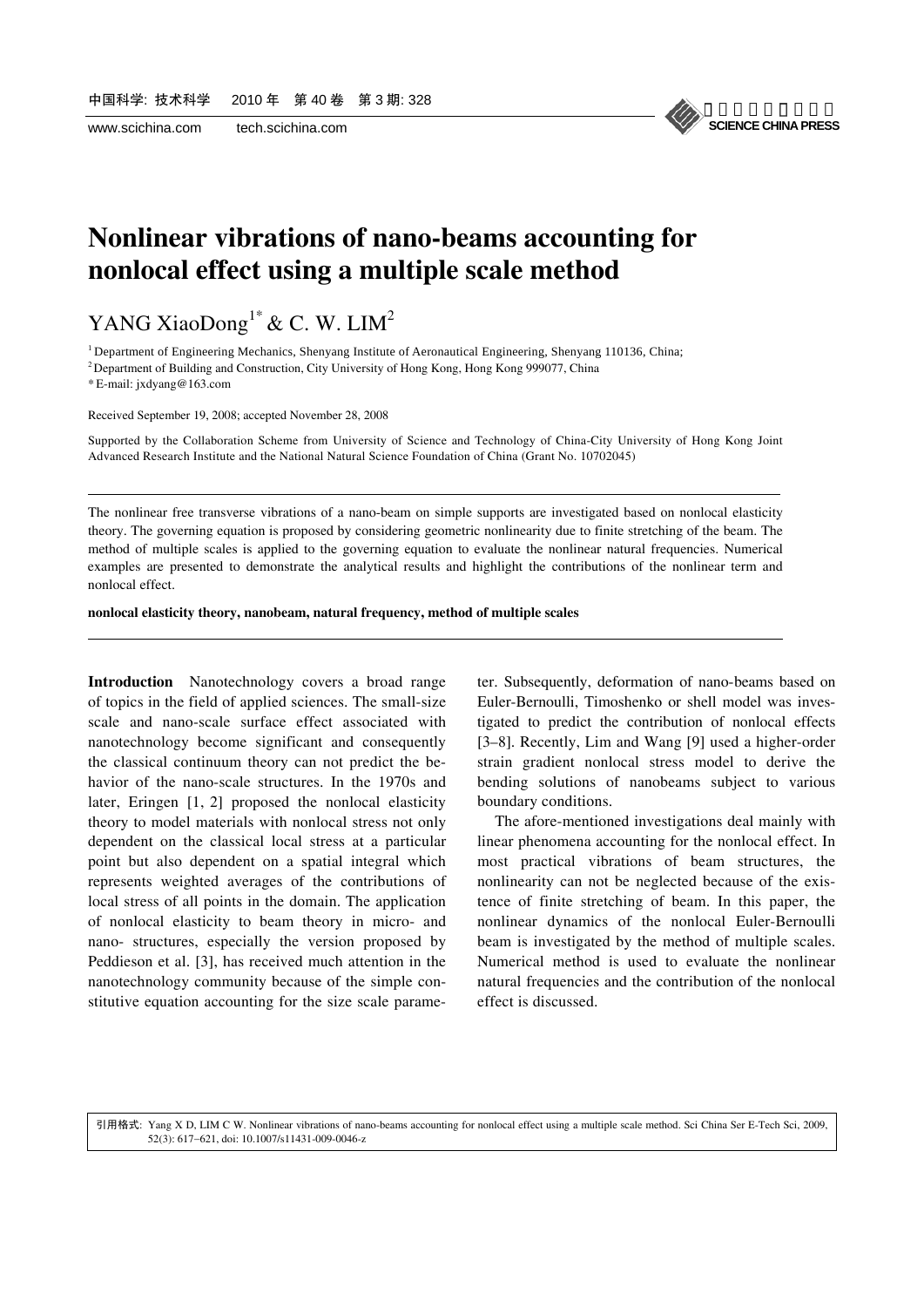l

l



# **Dynamic substructure model for multiple impact responses of micro/nano piezoelectric precision drive system**

### SHEN YuNian & YIN XiaoChun<sup>\*</sup>

Department of Mechanics and Engineering Science, Nanjing University of Science and Technology, Nanjing 210094, China \* E-mail: yinxiaochun2000@yahoo.com.cn

Received September 19, 2008; accepted December 17, 2008

Supported by the National Natural Science Foundation of China (Grant No. 10872095), National Basic Science Project (Grant No. a2620060249), 2008 Natural Science Foundation of Jiangsu Province (Grant No. BK2008408), 2007 Graduate Student Innovation Project of Scientific Research of Jiangsu Province and the Innovation Project of Nanjing University of Science and Technology

A dynamic substructure technique which considers the electromechanical coupling effect of the PZT and the inertial effect of flexible components is presented to study the multiple impact dynamic behavior of micro/nano piezoelectric impact drive systems. It can investigate the step-like motion of object body and the multiple impacts behaviors reasonably by the comparison of the experimental data and the numerical solution of the spring-mass model. It is expected to have higher accuracy in the numerical simulations of the motion and the responses, especially to high frequency pulse voltage excitations. The present dynamic substructure technique has firstly studied reasonably the propagations of piezoelectricinduced transient waves and impact-induced transient waves. It is helpful to the failure analysis and the design of piezoelectric stack and flexible components. The present dynamic substructure technique can be applied to the transient dynamics optimization design and the precision control of the micro/nano piezoelectric impact drive systems.

**piezoelectric micro actuator, multiple impacts, dynamic substructure technique, electromechanical coupling, transient wave propaga-tion, precision positioning** 

**Introduction** With the rapid development of the ultraprecision machining technology and the micro/ nanotechnology, the measurement, location and controlling technology in micrometer and nanometer displacement become the urgent requirements of ultraprecision machining, micro mechanical assembling, micromanipulation robot, MEMS fabrication, optical adjustment, microscopic medical, bioengineering and et al. [1–4]. The positioning accuracy of micro/nano piezoelectric precision drive systems can reach 1–10 nm. It has high control accuracy, high speed response, higher output power and low power dissipation. It can work in the hostile environments, such as low temperature, vacuum and super-clean environments. Hence, the investigation

of its positioning process and mechanical behaviors is a hot spot recently.

The whole working process of a micro/nano piezoelectric precision drive system is a typical transient response process. Its piezoelectric elements, such as a PZT stack, can response quickly to a sudden step pulse voltage and a high frequency intermittent voltage. The repeated contact-impact or/and the repeated friction between the impact drive mechanism (IDM) and the object body are common driving manners of the object body to cumulate micro-displacement and power. The repeated impact [5], the piezoelectric driving [6–8] and the repeated friction will excite the transient waves travelling throughout the connecting flexible components, ...

. 引用格式: Shen Y N, Yin X C Dynamic substructure model for multiple impact responses of micro/nano piezoelectric precision drive system. Sci China Ser E-Tech Sci, 2009, 52(3): 622−633, doi: 10.1007/s11431-009-0061-0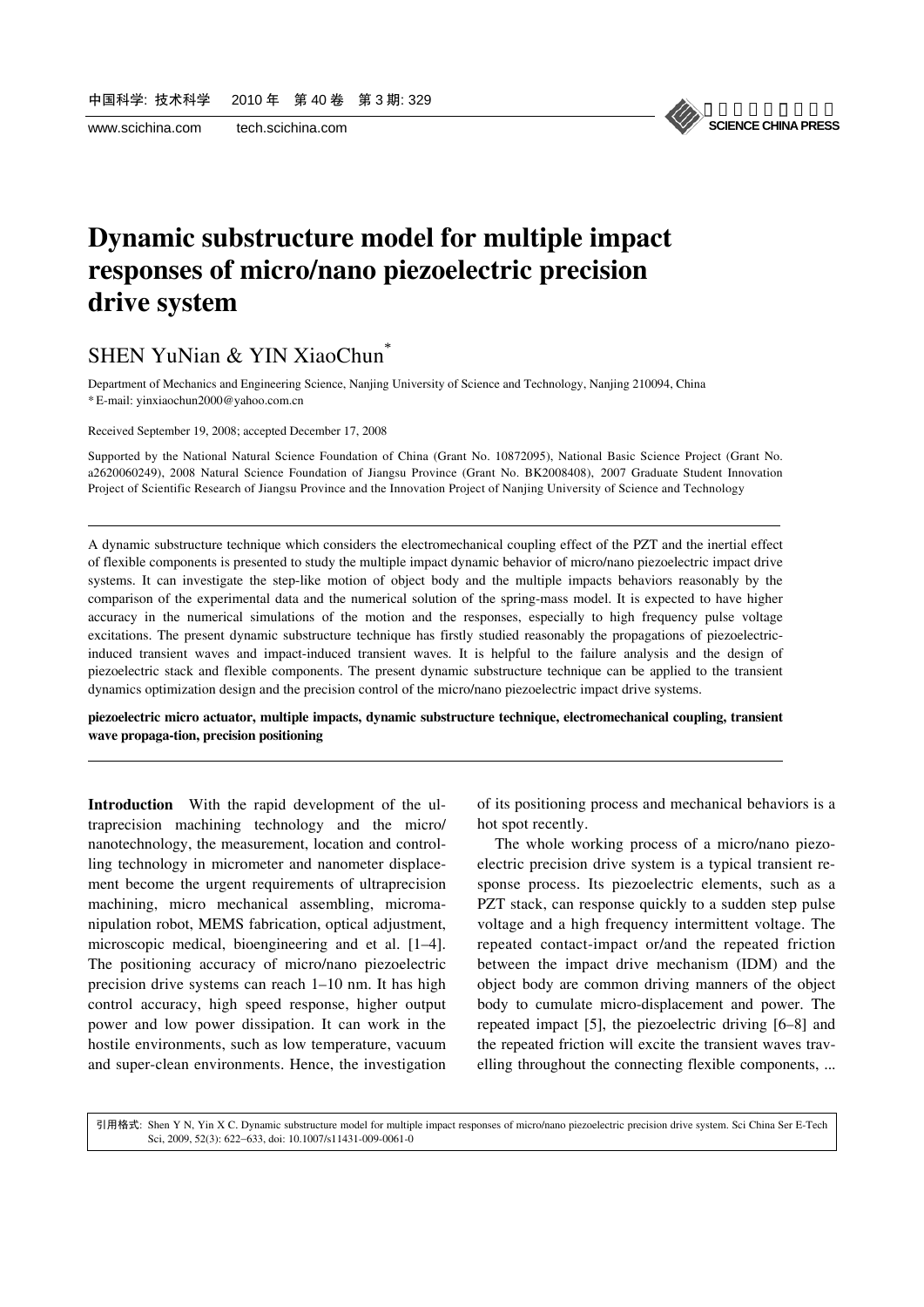

## **A macro-meso constitutive law for concrete having imperfect interface and nonlinear matrix**

# ZHANG Qing<sup>1\*</sup> & XIA XiaoZhou<sup>1,2</sup>

<sup>1</sup> Department of Engineering Mechanics, Hohai University, Nanjing 210098, China;

2 Institute of Construct, Guangdong University of Technology, Guangzhou 510006, China

\* E-mail: lxzhangqing@hhu.edu.cn

l

l

Received September 19, 2008; accepted December 24, 2008

Supported by the National Natural Science Foundation of China (Grant Nos. 50679022, 90510017, 50539090) and National Basic Research Program of China (Grant No. 2007CB714104)

The overall behavior of concrete depends on its meso structures such as aggregate shape, interface status, and mortar matrix property. The two key meso structure characters of concrete, bond status of interface and nonlinear property of matrix, are considered in focus. The variational structure principle is adopted to establish the macro-meso constitutive law of concrete. Specially, a linear reference composite material is selected to make its effective behavior approach the nonlinear overall behavior of concrete. And the overall property of linear reference composite can be estimated by classical estimation method such as self-consistent estimates method and Mori-Tanaka method. This variational structure method involves an optimum problem ultimately. Finally, the macro-meso constitutive law of concrete is established by optimizing the shear modulus of matrix of the linear reference composite. By analyzing the constitutive relation of concrete established, we find that the brittleness of concrete stems from the imperfect interface and the shear dilation property of concrete comes from the micro holes contained in concrete.

**imperfect interface, matrix nonlinear property, variational structure principle, macro-meso constitutive law, concrete** 

**Introduction** Concrete-like material is indicative of the different characteristics from metal-like material in macroscopic such as compression hardening, shear dilation and strain softening. These different mechanical characteristics in macroscopic must come from their different inner structures. In mesoscopic, concrete can be taken as an inhomogeneous multi-phase composite consisting of mortar matrix, aggregate, the bond between matrix and aggregate, microcrack and microhole. The mechanical properties of the concrete take on non-homogeneous characteristic in distribution, and there are many strong or weak discontinuous surfaces in the concrete inner structure. To comprehensively discover the intrinsic mechanism of the macro mechanical behavior of concrete-like material, the meso structure characteristic must be focused on and meso inclusion

theory should be applied.

In previous research, the interface between matrix and aggregate of concrete is assumed perfect and little consideration has been given to the nonlinear property of matrix. In this paper, the bond status of interface and nonlinear property of matrix are considered. The variational structure principle proposed by Castaneda [1, 2] is adopted to estimate the nonlinear mechanical properity. Specially, by selecting linear "comparison composite" material with the distribution and the shape of aggregate being the same as the concrete, we make the effective behavior of "comparison composite" approach the nonlinear overall behavior of concrete, and the overall property of linear reference composite can be estimated by classical estimation method. Finally, the macro-meso constitutive law of concrete is established, which ...

634−640, doi: 10.1007/s11431-009-0068-6 引用格式: Zhang Q, Xia X Z. A macro-meso constitutive law for concrete having imperfect interface and nonlinear matrix. Sci China Ser E-Tech Sci, 2009, 52(3):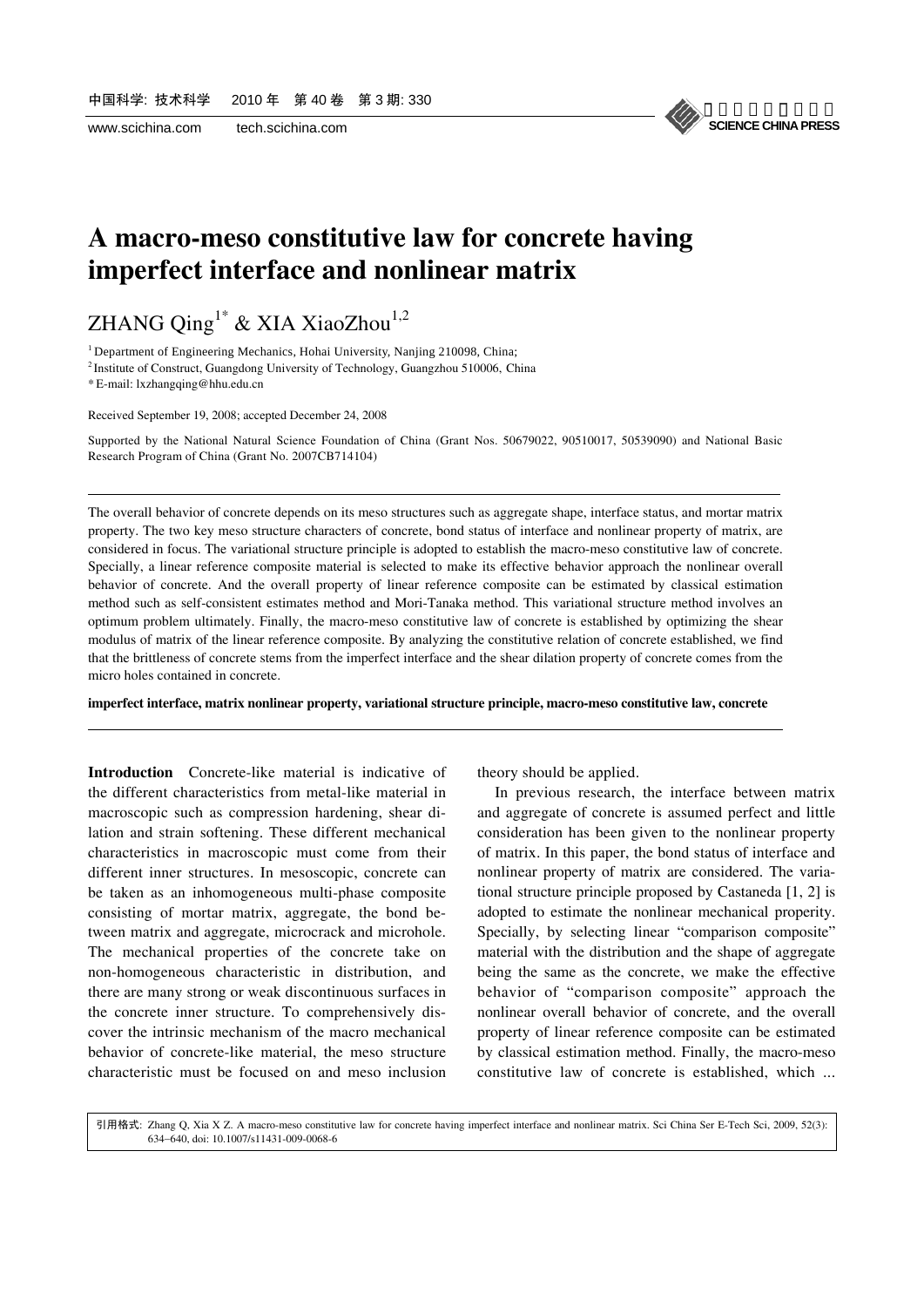

# **Experimental study on the mechanical properties of rocks at high temperature**

# ZHANG LianYing<sup>1,2\*</sup>, MAO XianBiao<sup>1,3</sup> & LU AiHong<sup>1,3</sup>

<sup>1</sup> School of Sciences, China University of Mining and Technology, Xuzhou 221116, China;<br><sup>2</sup> School of Math and Physical Science, Xuzhou Institute of Technology, Xuzhou 221009, C

<sup>2</sup> School of Math and Physical Science, Xuzhou Institute of Technology, Xuzhou 221008, China

<sup>3</sup> State Key Laboratory of Geomechanics and Deep Underground Engineering, China University of Mining and Technology, Xuzhou 221008, China

\* E-mail: zhanglianying@126.com

l

l

Received September 19, 2008; accepted December 17, 2008

Supported by the National Natural Science Foundation of China (Grant No. 50490273), the National Key Basic Research and Development Program of China (973 Project) (Grant No. 2007CB209400), and Xuzhou Institute of Technology (Grant No. XKY2007219)

The mechanical properties of marble, limestone, and sandstone as well as the stress-strain curve, the varying characteristics of the peak strength, the peak strain and [elastic modulus](http://dict.cnki.net/dict_result.aspx?searchword=%e5%bc%b9%e6%80%a7%e6%a8%a1%e9%87%8f&tjType=sentence&style=&t=elastic+modulus) were studied by using the MTS810 Rock Mechanics Servo-controlled Testing System under the action of temperatures ranging from room temperature to 800 ℃. Results show that (1) the peak strength and elastic modulus of marble fluctuate at the temperature from normal to 400 °C; and they decrease gradually over 400°C. (2) With the rise of the temperature, the peak strength and elastic modulus of limestone show downward trend from normal temperature to 200°C; have little change from 200°C to 600°C; and decrease sharply over 600°C. (3) The peak strength of sandstone shows a downward trend while a little change for elastic modulus at normal temperature to 200°C; and from 200°C to 600°C, the peak strength of sandstone increases while a little change for elastic modulus; the peak strength and elastic modulus decrease rapidly at the temperature over  $600^{\circ}$ C. (4) The peak strain of limestone shows little change at normal temperature to 600°C, however, the peak strain increases rapidly over 600°C; and for marble and sandstone, the peak strain decreases with the rise of the temperature from normal temperature to  $200^{\circ}$ C, the peak strain increases rapidly over 200℃. The result can provide valuable references for the rock engineering design at high temperature.

#### **rock mechanics, high temperature effect, mechanical properties, experimental study**

It is a new challenge for rock mechanics to deal with rock engineering problems at high temperature. Most rock mass in nuclear waste bury, geothermic exploitation and underground development in big city may undergo high temperature, so rock strength and deformation characteristics under high temperature need to be studied in detail. Related mechanical parameters are the basic foundations for excavation of rock underground engineering, support design and stability analysis of the surrounding rock.

The effect of temperature on the physical and me-

chanical properties of rocks has been an important study topic in rock mechanics. Heuze and Lau et al. [1–3] tested a number of rock's deformation modulus, Poisson's ratio, the tensile strength, compressive strength, cohesion and internal friction angle, viscosity, and other parameters and discussed the dependence of lateral pressure and high temperature on thermal expansions as well as the creep characteristics of the rock. Du et al. [4–8] studied the mechanical properties of granite, marble, and sandstone which had been cooled down after experiencing high temperature, and analyzed the variations of stress-strain curve, ...

641−646, doi: 10.1007/s11431-009-0063-y 引用格式: Zhang L Y, Mao X B, Lu A H. Experimental study on the mechanical properties of rocks at high temperature. Sci China Ser E-Tech Sci, 2009, 52(3):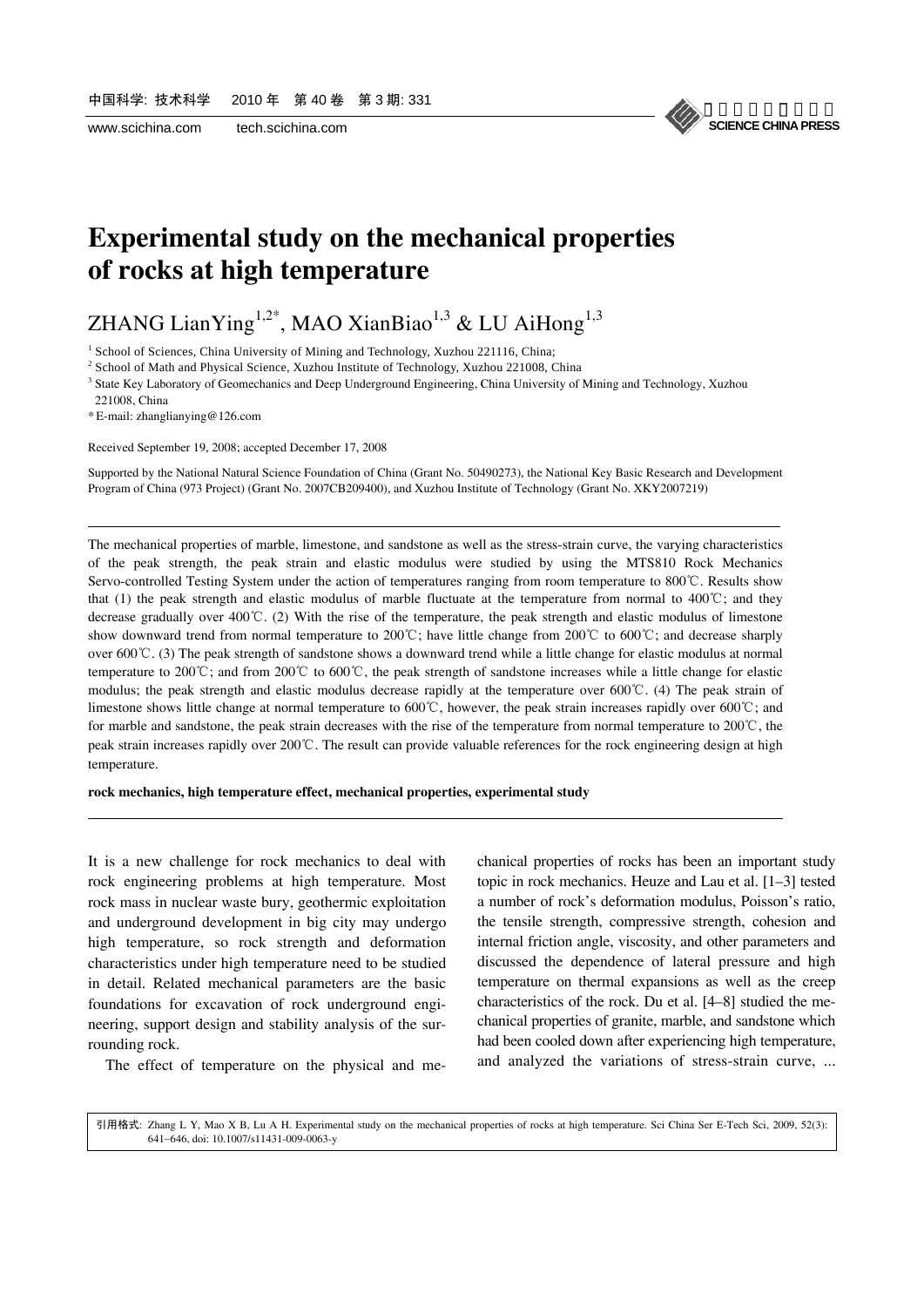

## **Measurement of creep of optical fiber by a low coherent white light double interferometer system**

XU ZhiHong<sup>1\*</sup> & Farhad ANSARI<sup>2</sup>

<sup>1</sup> School of Science, Nanjing University of Science and Technology, Nanjing 210014, China;

<sup>2</sup> Department of Civil and Material Engineering, University of Illinois at Chicago, IL 60607, USA

\* E-mail: xuzh@mail.njust.edu.cn

l

l

Received September 19, 2008; accepted December 17, 2008

The creep properties of optical fiber used in fiber optical sensors were studied in this paper. A low coherent white light double interferometer system was designed and calibrated and the creep deformations of optical fibers under static and cyclic loadings were measured with this device. The research results showed that polymer coated optical fibers crept at the beginning when they were under static or cyclic load. As the number of the cyclic loading or the static loading times increased the creep tended to stop. Thus to ensure that the optical fiber keeps pre-stress for long time in pressure transducer, it is recommended that the optical fiber should be tensioned cyclically before being fixed into the sensor device.

**fiber optic sensor, optical fiber, creep, interferometer, low coherent** 

**Introduction** Pressure is a fundamental reservoirengineering parameter in down-hole in oil well and its permanent monitoring is utilized to guarantee the production process to go on safely [1]. The use of fiber optic technology, particularly for down-hole applications, is driven by the inherent advantages of fiber optics over conventional sensor technology such as immunity to electromagnetic interference, lightweight, small size, stability and durability in harsh environment [1–3]. In 2005, Xu and Ansari [2] indicated that reliability in fiber optic sensor was one of the most important factors that should be considered in the sensor system design. In the pressure fiber optic sensor, the optical fiber with Bragg grating is often used in mechanical transducer as sensing element and the sensing direction is the longitude of the fiber. The optical fiber is very thin and it can only take tensile stress axially so in pressure sensor device the optic fiber is intrinsically under a permanent tension. For the permanent down-hole monitoring system, the fiber optic sensors have no chance to re-calibrate once they are put to use, so to keep the pre-tensioned stress in the fiber for long time is the key problem for the reliability of the sensing system. Optical fiber is a kind of composite material, typically consisting of a silica-based core and cladding surrounded by one or two layers of polymeric material. Silica is a brittle material and the polymer coating can be considered as a visco-elastic one. When they are combined, the appearing properties of this composite material will be visco-elasitc [4]. For the prestressed optical fiber, the creep property is the most important to be considered to avoid the stress relaxation [5–8]. In this paper, the creep properties of the optical fiber were studied experimentally, the optical fibers were under cyclic loading and static loading respectively and the creeps were measured with a low coherence double reflected interferometer. The experiment methodologies, instruments and experiment results are outlined in the following sections.

52(3): 647−650, doi: 10.1007/s11431-009-0066-8 引用格式: Xu Z H, Ansari F. Measurement of creep of optical fiber by a low coherent white light double interferometer system. Sci China Ser E-Tech Sci, 2009,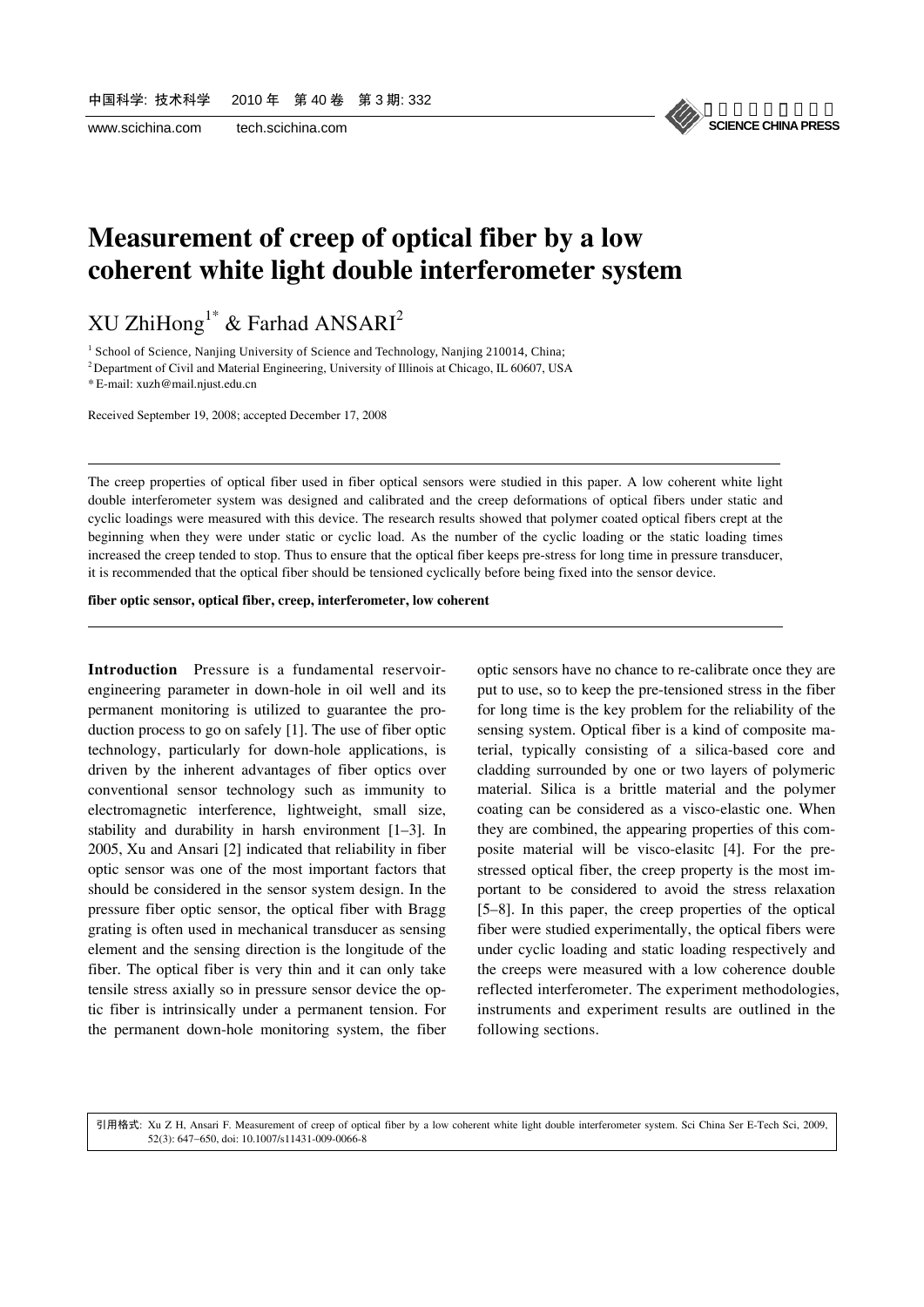l

l



# **Effects of volumetric allocation on heave response of semisubmersible in deep sea**

### ZHANG HuiQin & LI JiaChun<sup>\*</sup>

Institute of Mechanics, Chinese Academy of Sciences, Beijing 100190, China \* E-mail: jcli05@imech.ac.cn

Received November 17, 2008; accepted January 1, 2009

Supported by the collaboration project between CNOOC & CAS and 863 Project of Ministry of Science and Technology of China (Grant No. 2006AA09A103)

The configuration of semisubmersibles consisting of pontoons and columns and their corresponding heave motion response in incident progressive waves are examined. The purpose of the present study is to provide a theoretical approach to estimating the effects of volumetric allocation on natural period and response amplitude operator (RAO) in heave motion. We conclude that the amplitude of heave motion response can be considerably suppressed by appropriately adjusting volumetric allocation so that the natural heave period keeps away from the range of wave energy. The theoretical formulae are found in good agreement with the corresponding computational results by WAMIT.

#### **semisubmersible, heave, natural period, RAO, WAMIT**

**Introduction** With ever-growing needs for oil and gas resources, the ocean engineering has been paid much attention to by world engineering community. In the South China Sea known as the second Persia Bay, there reserves a large amount of oil and natural gas. China has started to stride forward from coastal regions with depth under 300 m to offshore regions as deep as 3000 m. Ongoing worldwide trends in deepwater oil and gas production call for in-depth research in the interaction of fluid and structures as a basis of platform design. Major types of platforms such as tension leg platforms (TLP), semisubmersibles and spar platforms have been successfully used in deepwater oil and gas exploitation during the last two decades [1].

Floating structures may experience resonant motions, which should be avoided as much as possible under installation, operation and survival conditions. In particular, the heave motion response of a floating structure should be kept adequately low to guarantee the safety of risers and umbilical pipes as most important

components in the equipment of oil production. Therefore, we should make every effort to minimize vertical motion of floating structures.

The natural period in heave motion can be effectively enhanced simply by adding structural mass, which, however, seems to be infeasible due to a number of restrictions in the design. Haslum and Faltinsen [2] proposed that heave response to wave frequency is reduced by increasing system damping. As an example, Tao [3] considered the suppression of heave resonant response by altering hull shapes with larger damping. A new large floating platform was designed by Srinivasan et al. [4, 5]. They tried to control its heave motion by applying the concept of both hydrodynamic added mass and separated-flow damping intelligently. Do and Pan [6] developed a nonlinear controller for an active heave compensation system, which may reduce heave motion of a vessel connected to the riser. Chen et al. [7] demonstrated that the location or draft of heave plates exerted a significant effect on the heave motion of a semisubmersible. ...

doi: 10.1007/s11431-009-0072-x 引用格式: Zhang H Q, Li J C. Effects of volumetric allocation on heave response of semisubmersible in deep sea. Sci China Ser E-Tech Sci, 2009, 52(3): 651−657,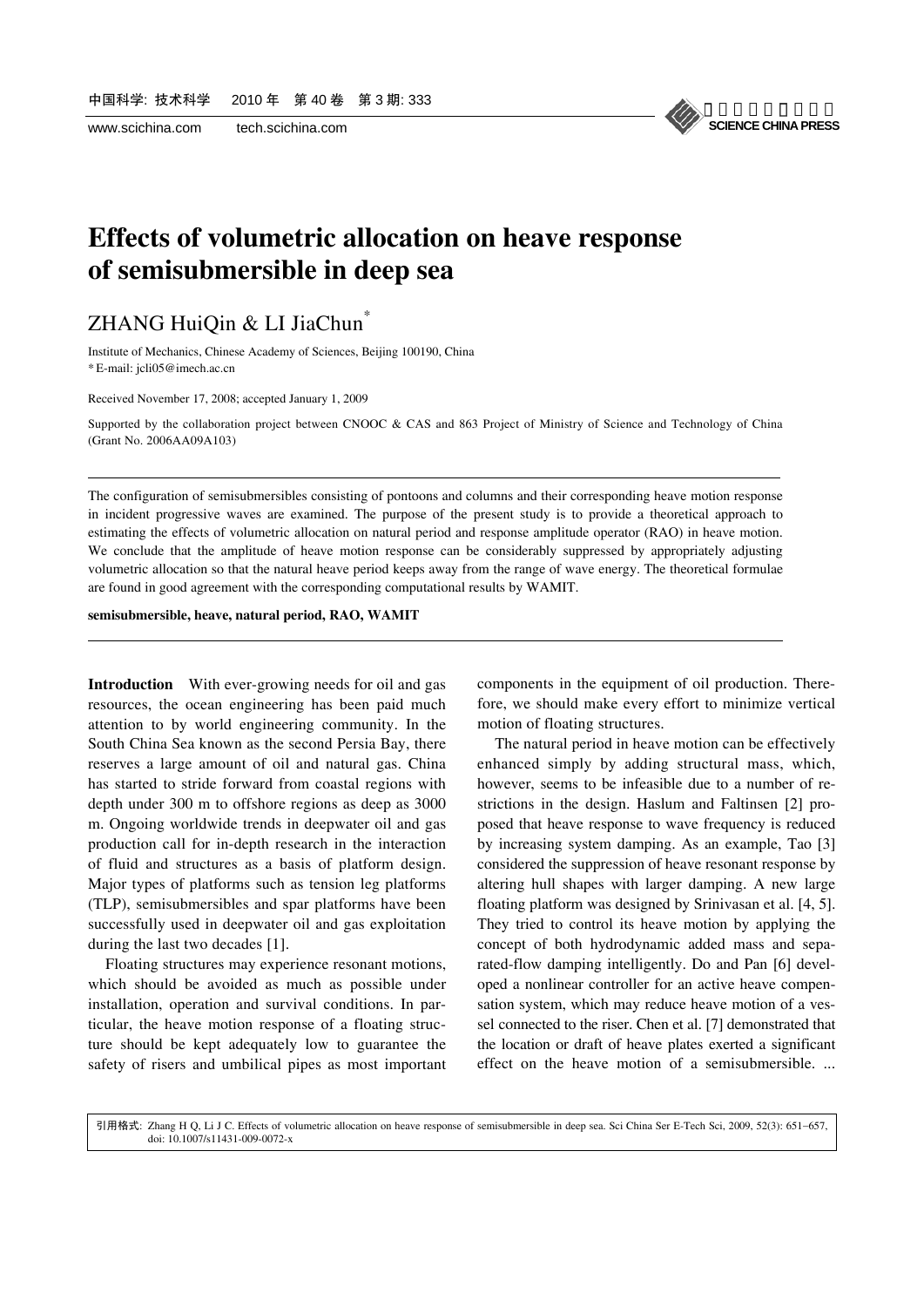

# **Numerical simulations of self-propelled swimming of 3D bionic fish school**

# WU ChuiJie<sup>1\*</sup> & WANG Liang<sup>2</sup>

<sup>1</sup> State Key Laboratory of Structural Analysis for Industrial Equipment, Dalian University of Technology, Dalian 116024, China;

<sup>2</sup> Research Center for Fluid Dynamics, People's Liberation Army University of Science and Technology, Nanjing 211101, China

\* E-mail: cjwudut@dlut.edu.cn

l

l

Received September 22, 2008; accepted December 16, 2008

Supported by the Key Project of National Natural Science Foundation of China (Grant No. 10532040)

Numerical simulations of self-propelled swimming of a three dimensional bionic fish and fish school in a viscous fluid are carried out. This is done with the assistance of a parallel software package produced for 3D moving boundary problems. This computational fluid dynamics package combines the adaptive multi-grid finite volume method, the immersed boundary method and VOF (volume of fluid) method. By using the package results of the self-propelled swimming of a 3D bionic fish and fish school in a viscous fluid are obtained. With comparison to the existing experimental measurements of living fishes, the predicted structure of vortical wakes is in good agreement with the measurements.

**adaptive multi-grid, immersed boundary method, self-propelled swimming, fish school, 3D bionic fish** 

**Introduction** The mechanics of fish swimming is an attractive research topic in fluid mechanics. However, since fishes are uncontrollable, it is difficult to make them follow up a designer's command. Instead of experiments, numerical simulations of bionic fishes are applied in this study.

A parallel software package for 2D and 3D moving

boundary problems is first produced, which combines the adaptive multi-grid finite volume method, the immersed boundary and VOF (volume of fluid) methods. Before applying the code to self-propelled swimming of a bionic fish in a tank, two standard flow cases are used to verify this complex code. The two flows are flows around a 2D circular cylinder and around a 3D sphere.

10.1007/s11431-009-0064-x 引用格式: Wu C J, Wang L. Numerical simulations of self-propelled swimming of 3D bionic fish school. Sci China Ser E-Tech Sci, 2009, 52(3): 658−669, doi: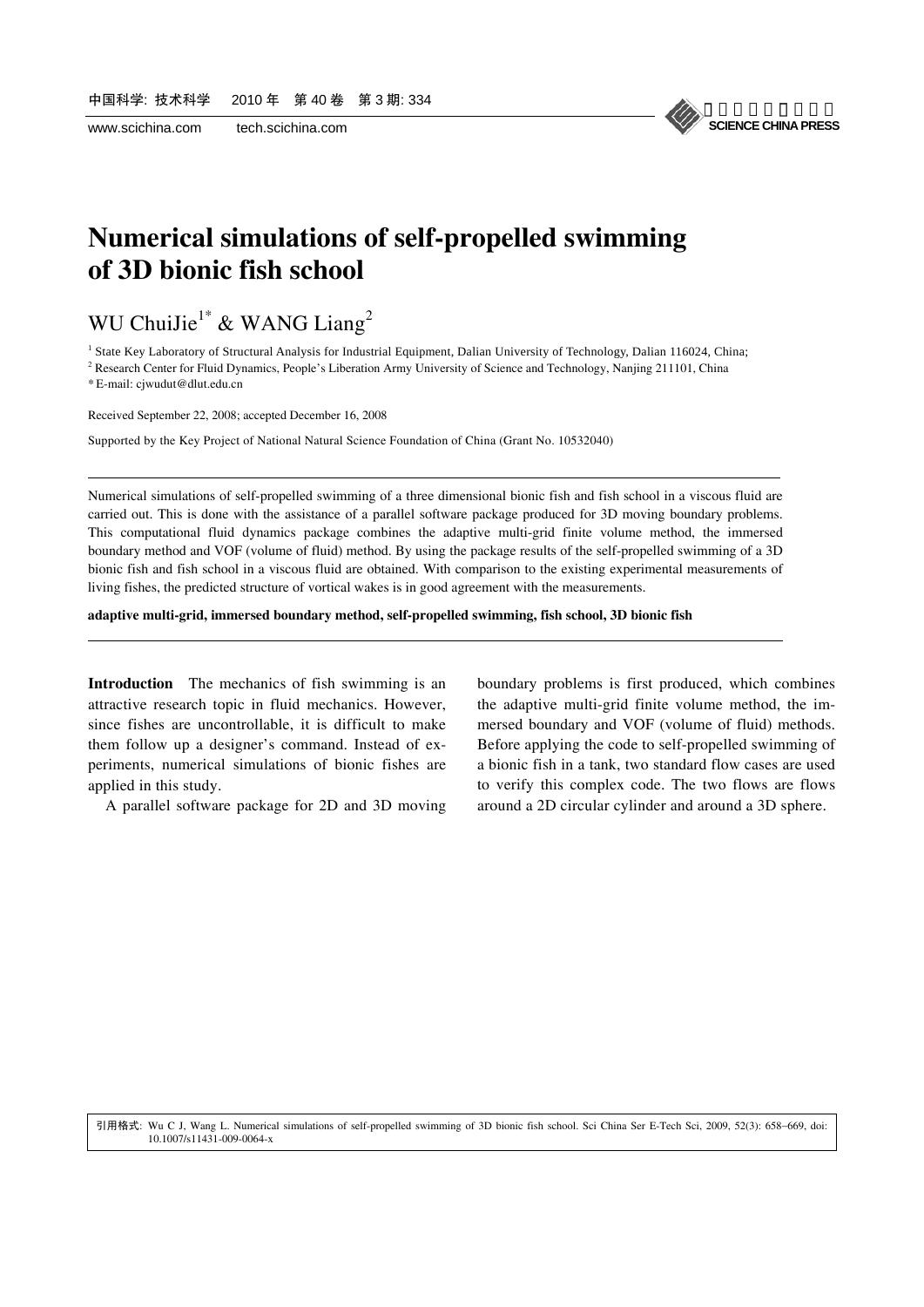

# **Large-Eddy Simulations of turbulent flows with lattice Boltzmann dynamics and dynamical system sub-grid models**

 $GUAN Hui<sup>1</sup>$  & WU ChuiJie<sup>2\*</sup>

<sup>1</sup> Research Center for Fluid Dynamics, PLA University of Science and Technology, Nanjing 211101, China;

<sup>2</sup> School of Aeronautics and Astronautics, Dalian University of Technology, Dalian 116024, China

\* E-mail: cjwudut@dlut.edu.cn

l

l

Received September 19, 2008; accepted December 22, 2008

Supported by the Key Project of National Natural Science Foundation of China (Grant No. 10532030)

In this paper, two sub-grid scale (SGS) models are introduced into the Lattice Boltzmann Method (LBM), i.e., the dynamics SGS model and the dynamical system SGS model, and applied to numerically solving three-dimensional high *Re* turbulent cavity flows. Results are compared with those obtained from the Smagorinsky model and direct numerical simulation for the same cases. It is shown that the method with LBM dynamics SGS model has advantages of fast computation speed, suitable to simulate high *Re* turbulent flows. In addition, it can capture detailed fine structures of turbulent flow fields. The method with LBM dynamical system SGS model dose not contain any adjustable parameters, and can be used in simulations of various complicated turbulent flows to obtain correct information of sub-grid flow field, such as the backscatter of energy transportation between large and small scales. A new average method of eliminating the inherent unphysical oscillation of LBM is also given in the paper.

#### **Large-Eddy Simulation, Lattice Boltzmann Method, dynamics sub-grid scale model, dynamical system sub-grid scale model, parallel computation**

**Introduction** The LES method is a powerful tool in numerical simulations of turbulence. The basic idea of LES is based on the following assumptions: the small scale structures of sub-grid flow field is not sensitive to the large scale structures of flow field nor to the influence of boundary conditions. Therefore, small scale structures are more general, and easier to model.

LES consists of three basic steps. First, a filtering method is applied to decompose the turbulent instantaneous flow field into large and small scale parts. Then computational fluid dynamics (CFD) method is used to numerically solve the filtered LES equations and the continuity equation. At the same time, the terms in LES equations, which involve the influence of small scale back to the large scale field, are modeled with a proper sub-grid scale (SGS) model. The main difficulty of LES is the correct understanding of the essence of turbulence. Hence the SGS models used are unable to meet requirements of various complex turbulent flows.

Two SGS models, i.e., the dynamics SGS model and the dynamical system SGS model with LBM, are described in detail below. Following that, computational results obtained from the two methods for threedimensional cavity flows are given.

E-Tech Sci, 2009, 52(3): 670−679, doi: 10.1007/s11431-009-0069-5 引用格式: Guan H, Wu C J. Large-Eddy Simulations of turbulent flows with lattice Boltzmann dynamics and dynamical system sub-grid models. Sci China Ser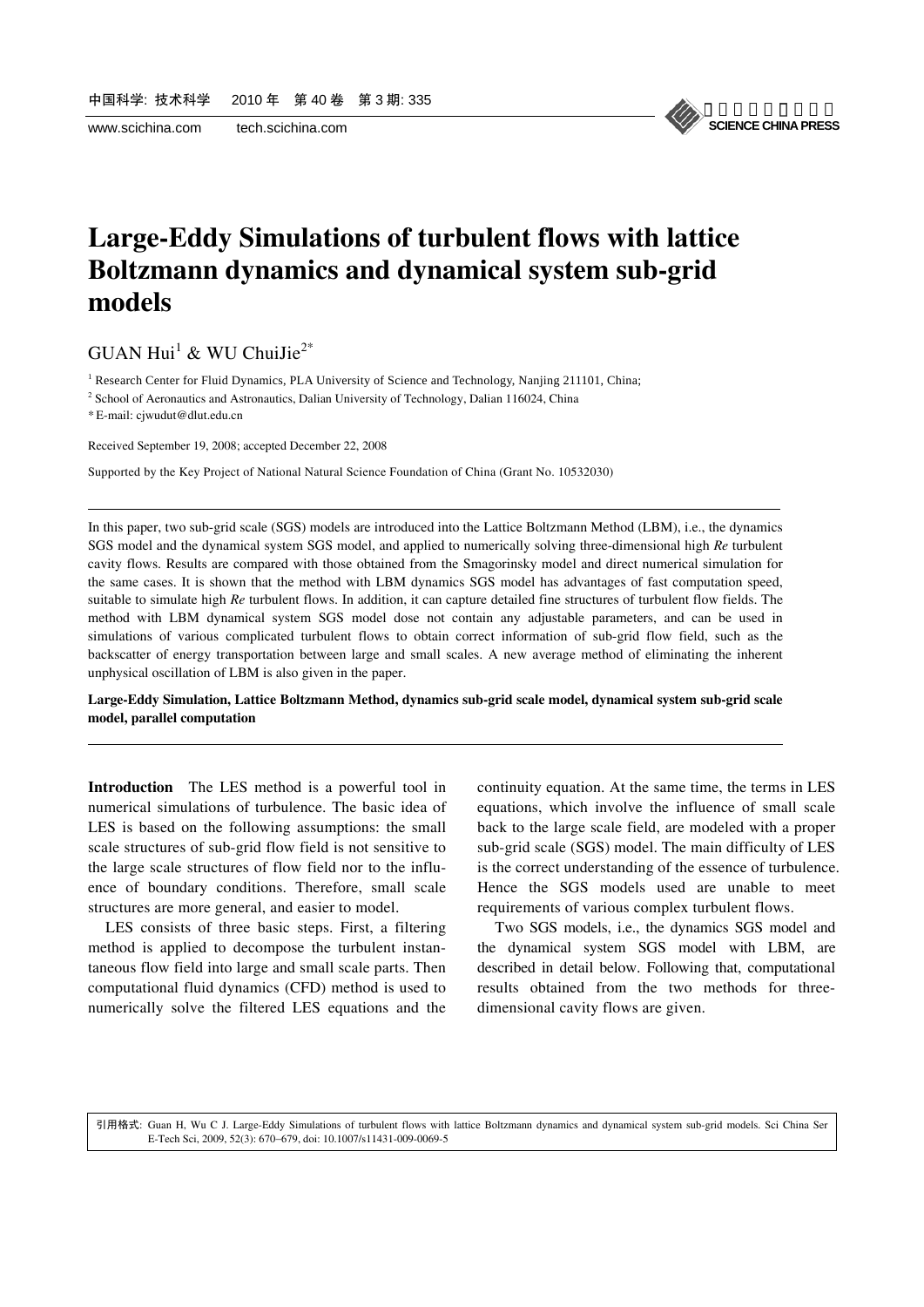#### 《中国科学》杂志社 **SCIENCE CHINA PRESS**

# **Fractal derivative multi-scale model of fluid particle transverse accelerations in fully developed turbulence**

### SUN HongGuang & CHEN Wen\*

Department of Engineering Mechanics, Hohai University, Nanjing 210098, China \* E-mail: chenwen@hhu.edu.cn

Received September 19, 2008; accepted December 1, 2008

l

l

Supported by the Program for New Century Excellent Talents in University China (Grant No. NCET-06-0480)

The Tsallis distribution and the stretched exponential distribution were successfully used to fit the experimental data of turbulence particle acceleration published in Nature (2001), which manifested a clear departure from the normal distribution. These studies, however, fall short of a clear physical mechanism behind the statistical phenomenological description. In this study, we propose a multi- scale diffusion model which considers both normal diffusion in molecular-scale and anomalous diffusion in vortex-scale, and the latter is described by a novel fractal derivative modeling approach. This multi-scale model gives rise to a new probability density function which fits experimental data very well.

**fully developed homogeneous turbulence, probability density function (PDF), anomalous diffusion, power-stretched Gaussian distribution (PSGD), fractal derivative** 

**Introduction** Turbulence phenomena extensively occur in diverse nature and engineering fields [1]. Although for several centuries enormous effort has been made in the study of turbulence, there is still no satisfactory dynamics description of such a flow field [2, 3] until now. On the other hand, subjected to the experimental technique, the measurement of turbulence particle movement has also not been satisfactory for many decades. Recently, with the help of the advanced technology, La Porta et al. [4] made an accurate measurement of acceleration transverse distribution of fluid particle in fully developed pipe turbulence. More precise experimental data were achieved via the further improved technology by Mordant et al. [5]. These experimental results clearly show that the probability density function (PDF) of a Lagrangian acceleration component of turbulence is highly non-Gaussian. In their 2001 Nature paper, La Porta et al. [4] proposed an empirical stretched exponential distribution function to fit the experimental data.

However, a physical explanation of their statistical model was notably missing.

In recent years, the Tsallis distribution, based on the well-known Tsallis non-extensive entropy [6], has gained a lot of attention in many research fields. Beck et al. [7–10] exploited a Tsallis distribution to refit the experimental data given in refs. [4, 5] and tried to interpret the model via the Tsallis entropy theory. But his fitting did not agree well with the data [5]. To remedy this drawback, Arimitsu et al. [11] proposed a new PDF, which fits the data better, via the multi-fractal analysis. The drawback of Arimitsu's model is that it has a far more complex mathematical expression.

In this study, we try to develop a novel turbulence diffusion model via the new fractal derivative, recently introduced in ref. [12]. The basic idea of the new model is to depict the complex turbulence diffusion by the trans-scale coupling of molecular-scale normal diffusion and vortex-scale anomalous diffusion. ...

. 引用格式: Sun H G, Chen W Fractal derivative multi-scale model of fluid particle transverse accelerations in fully developed turbulence. Sci China Ser E-Tech Sci, 2009, 52(3): 680−683, doi: 10.1007/s11431-009-0050-3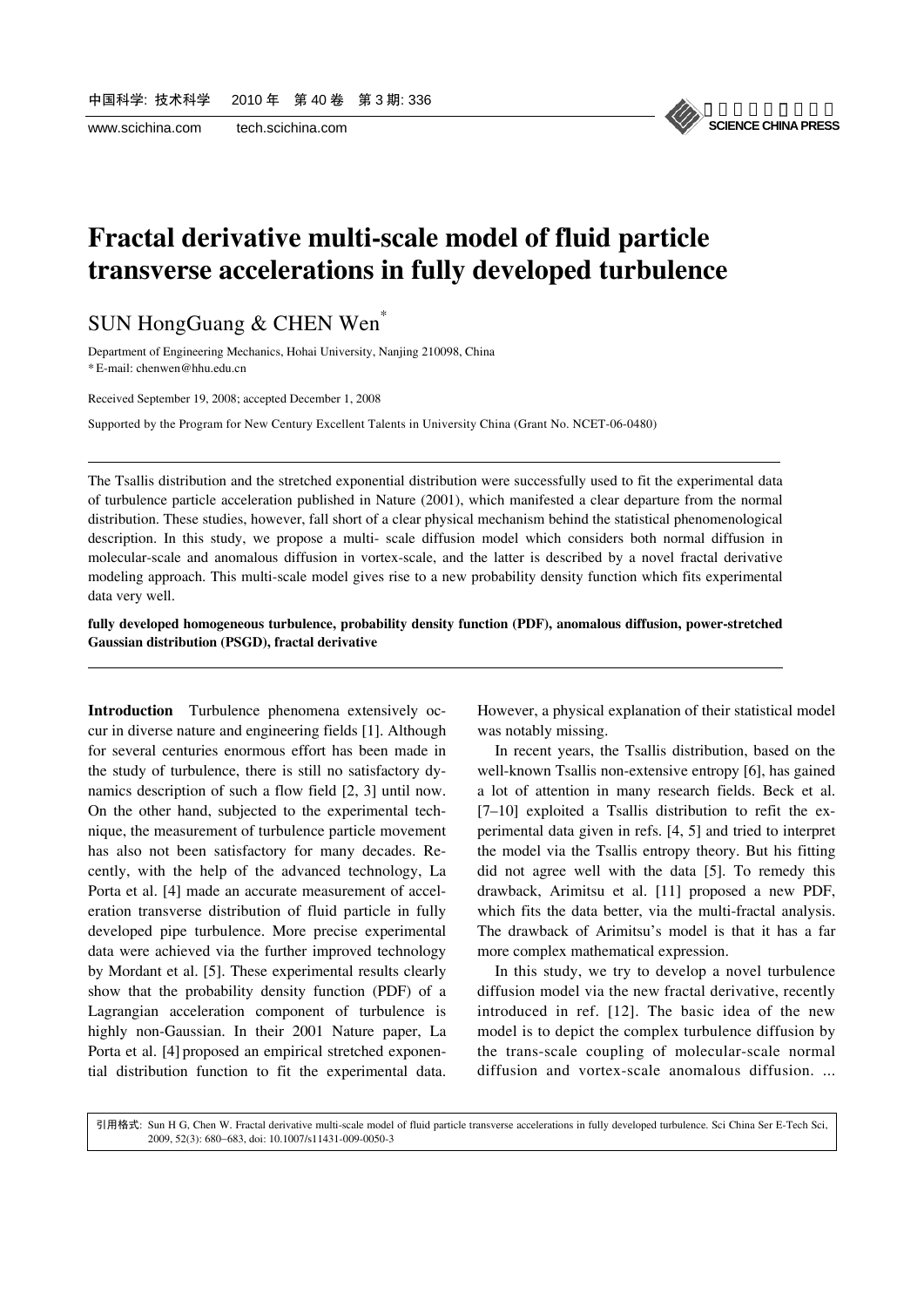

# **Absolute scaling law for temperature data in Rayleigh-Benard convection**

### FU Qiang

l

l

Research Center of Fluid Mechanics, Institute of Science, People's Liberation Army University of Science and Technology, Nanjing 211101, China

E-mail: njfqhp@sohu.com

Received September 19, 2008; accepted December 17, 2008

In addition to the hierarchical-structure (H-S) model, this paper further explores the most intensive intermittent structure of Rayleigh-Bénard convection at the high Ra numbers proportional to temperature. With respect to the discovery and by means of the scale, both of Bolgiano, there are two regions of the structure holding the absolute scaling law given by Ching's paper. Through theoretic analysis of data, this paper indicates that the regions act as two local intensive intermittent structures, by which the statistical absolute scaling performance of region is induced, rather than the statistical result of the entire time series in belief since 1941. In terms of statistical theory, the local structure in fluid, therefore, is the essence governing the absolute scaling performance of region, especially in high intensity.

**Rayleigh-Benard convection, Bolgiano scale, the most intensive structure, absolute scaling law, local structure** 

**Introduction** In 1941, Kolmogorov suggested a universal law of turbulence [1] that the *p*th-order velocity structure functions  $\zeta_p$  has a simple and universal scaling law in fully developed turbulence with respect to the inertial range *l* (hereafter K41). Moreover, he concluded that  $\zeta_p$  becomes into a linear function of p when it is assumed that the energy dissipation <sup>ε</sup>*l* over a body in size *l* of the turbulence is constant. Then came the famous law of  $l^{2/3}$ , or the  $k^{-5/3}$  law in terms of energy spectrum. However, Landau [2] remarked that K41 did not reckon the intermittency of real turbulence. Thus, Kolmogorov inferred the anomalous scaling law [3] (K62), after introducing a modified but similar assumption. Since then, a chain of achievements of applying statistics to turbulence, initiated by Komlogorov and then by many other scientists, have been referred to as the absolute scaling law.

In 1993, Benzi et al. [4] showed that the scaling properties of velocity increments could be extended to the relative scaling law, referred to as the extended self-similarity (hereafter ESS). The ESS significantly fitted experimental measurements in terms of the scaling exponent of formula [4] for various turbulences in a wide range of Reynolds number (*Re*), unlike K41 that requires fully developed turbulences of quite high *Re* numbers. Having suggested several concerned hypotheses and introduced the most intensive state in turbulence, She and Leveque [5] proposed a hierarchical structure (H-S) model, which was referred to as the SL scaling law, in order to describe the strongest fluctuation in turbulence signal. The analysis of experimental data has shown that the SL scaling law is in excellent agreement with the ESS in relative scaling exponent [6].

In 2000, Emily Ching [7] found that there was not an absolute scaling law of K41 but two ESS scaling ranges in the light of Rayleigh-Bénard convection at high *Ra* numbers, between which is a separating scale known as Bolgiano scale. In 2007, Fu [8] further studied the most intensive structure proposed first in the hierarchical-structure (H-S) model. The results show that there exists an absolute scaling law for this structure, and the statistical absolute scaling behavior is only generated by the local strongest intermittence structure.

引用格式: Fu Q. Absolute scaling law for temperature data in Rayleigh-Benard convection. Sci China Ser E-Tech Sci, 2009, 52(3): 684−687, doi: 10.1007/s11431-009-0062-z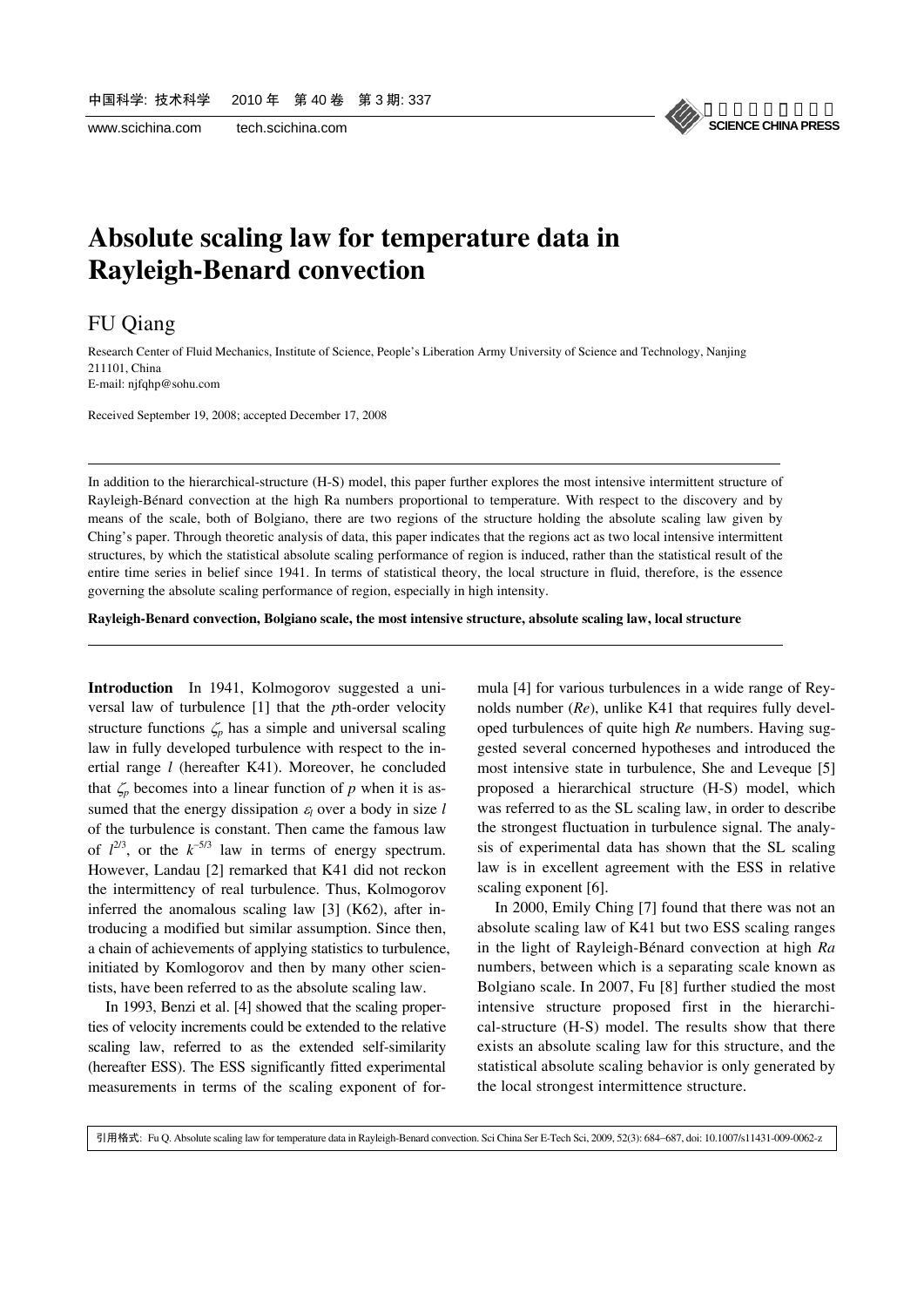

### **Compensation for time-delayed feedback bang-bang control of quasi-integrable Hamiltonian systems**

LIU ZhongHua $^1$  & ZHU WeiQiu $^{2*}$ 

<sup>1</sup> Department of Civil Engineering, Xiamen University, Xiamen 361005, China;

<sup>2</sup> Department of Mechanics, State Key Laboratory of Fluid Power Transmission and Control, Zhejiang University, Hangzhou 310027, China \* E-mail: wqzhu@zju.edu.cn

Received October 20, 2008; accepted November 10, 2008

l

l

Supported by the National Natural Science Foundation of China (Grant No. 10772159), the Research Fund for the Doctoral Program of Higher Education of China (Grant No. 20060335125), Zhejiang Natural Science Foundation (Grant No. Y7080070), and Fujian Provincial Science and Technology Project (Grant No. 2005YZ1021)

The stochastic averaging method for quasi-integrable Hamiltonian systems with time-delayed feedback bang-bang control is first introduced. Then, two time delay compensation methods, namely the method of changing control force amplitude (CFA) and the method of changing control delay time (CDT), are proposed. The conditions applicable to each compensation method are discussed. Finally, an example is worked out in detail to illustrate the application and effectiveness of the proposed methods and the two compensation methods in combination.

**time-delayed feedback control, compensation method, bang-bang control, quasi-integrable Hamiltonian system** 

**Introduction** Time delay is unavoidable in feedback control due to the time used to measure and estimate system state, calculate and execute control forces, etc. Time-delayed control may not only deteriorate the control performance but also cause instability of the controlled system [1–3]. Thus, the time delay control draws much attention of the control community, and different compensation methods have been proposed for time-delayed control [4–6]. On the other hand, however, purposeful-injected time delay may improve both the system's stability and performance [7].

In the present paper, the stochastic averaging method for quasi-integrable Hamiltonian systems with timedelayed feedback bang-bang control [8] is first presented. Then two compensation methods, namely the method of changing control force amplitude (CFA) and the method of changing control delay time (CDT), are proposed. The conditions under which each method can be appropriately applied are discussed. Finally, an example is worked out in detail to illustrate the application and effectiveness of the proposed methods and the two compensation methods in combination.

52(3): 688−697, doi: 10.1007/s11431-009-0035-2 引用格式: Liu Z H, Zhu W Q. Compensation for time-delayed feedback bang-bang control of quasi-integrable Hamiltonian systems. Sci China Ser E-Tech Sci, 2009,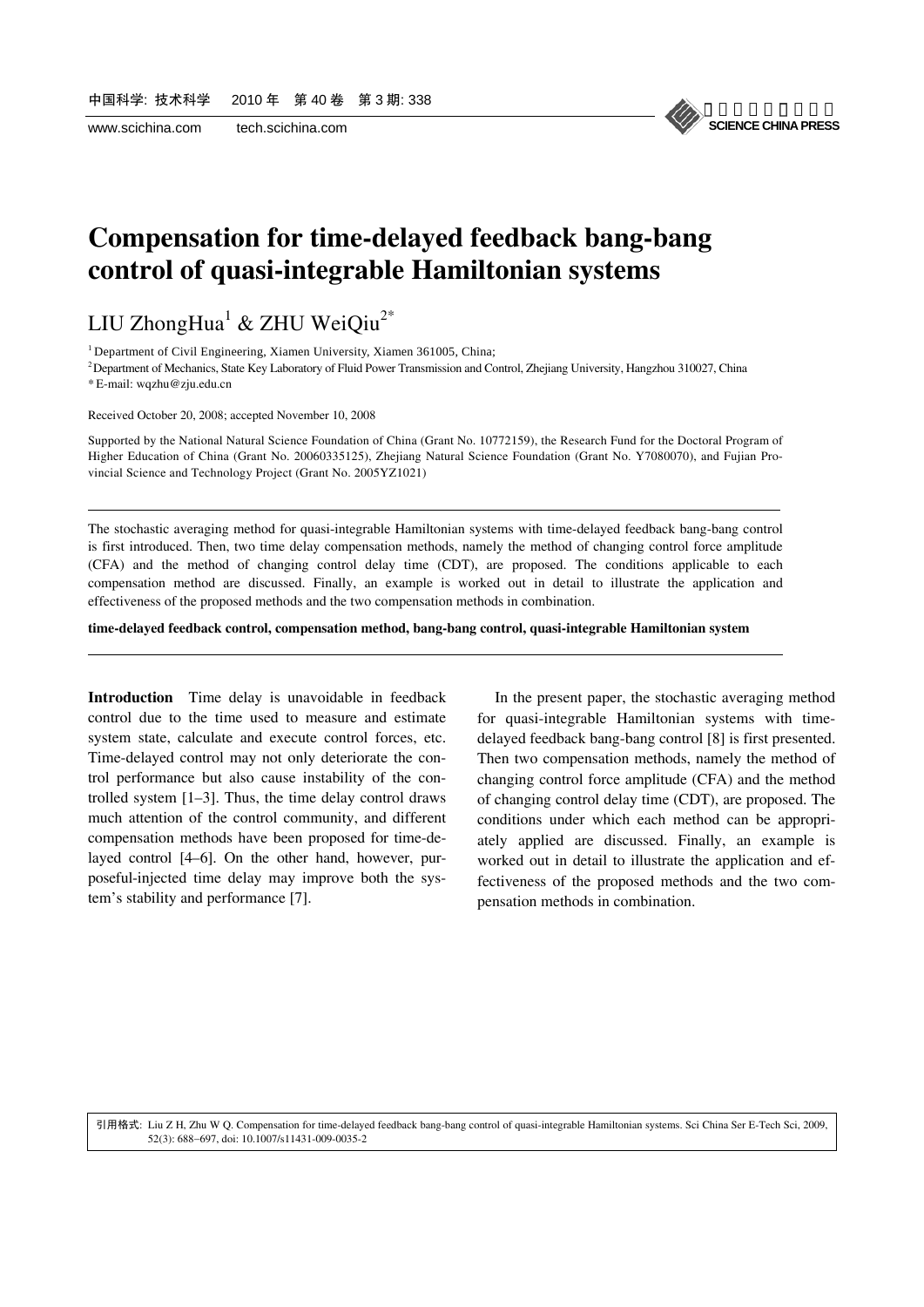《中国科学》杂志社 **SCIENCE CHINA PRESS**

## **A perturbation-incremental scheme for studying Hopf bifurcation in delayed differential systems**

 $\boldsymbol{\mathrm{XU}}$  Jian $^{1^*}$  & CHUNG Kwok Wai $^2$ 

<sup>1</sup> School of Aerospace Engineering and Applied Mechanics, Tongji University, Shanghai 200092, China;

<sup>2</sup> Department of Mathematics, City University of Hong Kong Kowloon, Hong Kong, China

\* E-mail: xujian@mail.tongji.edu.cn

l

l

Received October 20, 2008; accepted November 10, 2008

Supported by National Natural Science Funds for Distinguished Young Scholar (Grant No. 10625211), Key Program of National Natural Science Foundation of China (Grant No. 10532050), Program of Shanghai Subject Chief Scientist (Grant No. 08XD14044), and Hong Kong Research Grants Council under CERG (Grant No. CityU 1007/05E)

A new method, called perturbation-incremental scheme (PIS), is presented to investigate the periodic solution derived from Hopf bifurcation due to time delay in a system of first-order delayed differential equations. The method is summarized as three steps, namely linear analysis at critical value, perturbation and increment for continuation. The PIS can bypass and avoid the tedious calculation of the center manifold reduction (CMR) and normal form. Meanwhile, the PIS not only inherits the advantages of the method of multiple scales (MMS) but also overcomes the disadvantages of the incremental harmonic balance (IHB) method. Three delayed systems are used as illustrative examples to demonstrate the validity of the present method. The periodic solution derived from the delay-induced Hopf bifurcation is obtained in a closed form by the PIS procedure. The validity of the results is shown by their consistency with the numerical simulation. Furthermore, an approximate solution can be calculated in any required accuracy.

**delayed differential equation, perturbation-incremental scheme, Hopf bifurcation, synchronization, center manifold** 

**Introduction** Dynamics of systems with time delay is of interest since time delay is ubiquitous in nature, science and engineering. A general mathematical model can be written as

 $\dot{Z}(t) = CZ(t) + DZ(t-\tau) + \varepsilon F(Z(t), Z(t-\tau)),$  (1)

where  $\mathbf{Z}(t) \in \mathbb{R}^n$ , *C* and *D* are  $n \times n$  real constant matrixes,  $\mathbf{F}(\cdot)$  is a nonlinear function of its variables with  $\mathbf{F}(0,0) = 0$ ,  $\varepsilon$  is a parameter representing the couple degree between nonlinearities,  $\tau$  is the time delay, and  $n$  is a positive integer. Eq. (1) may model many real systems, such as neural [1, 2], ecological [3], biological [4], mechanical [5–8], controlling [9], secure communication via chaotic synchronization [10, 11] and other natural systems suject to finite propagation speeds

of signals, finite reaction times and finite processing times [12]. It has been shown that the time delay in various systems has not only quantitative but also qualitative effects on dynamics even for small time delays [13, 14].

As a result, various qualitative and quantitative theories for delayed differential equations (DDEs) are developed and extended in recent years. Eq. (1) has been used as a mathematical model for the investigation of stability of systems with time delay. The delay-induced Hopf bifurcation may be the most simple but basic bifurcation on stability analysis.

In the qualitative treatment of Hopf bifurcation, many authors [1, 2, 15–17] suggested a center manifold reduction (CMR) then a normal form procedure to classify stability of the periodic solution derived from the Hopf bifurcation. The main steps of the analysis are ...

698−708, doi: 10.1007/s11431-009-0052-1 引用格式: Xu J, Chung K W. A perturbation-incremental scheme for studying Hopf bifurcation in delayed differential systems. Sci China Ser E-Tech Sci, 2009, 52(3):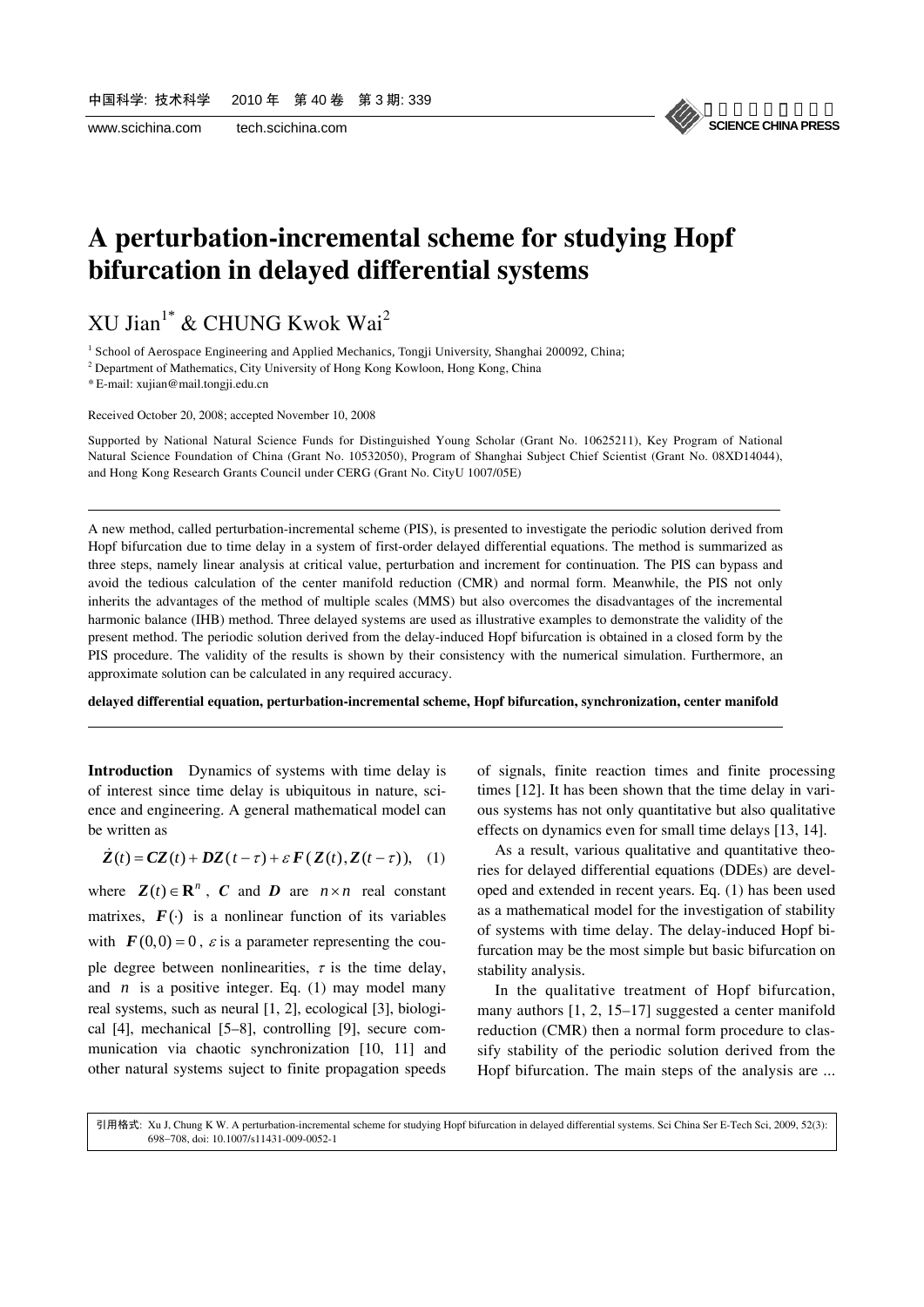

## **Bifurcation and chaos of the bladed overhang rotor system with squeeze film dampers**

### CAO DengQing\* , WANG LiGang, CHEN YuShu & HUANG WenHu

School of Astronautics, Harbin Institute of Technology, Harbin 150001, China \* E-mail: dqcao@hit.edu.cn

Received October 20, 2008; accepted November 12, 2008

l

l

Supported by the National Natural Science Foundation of China (Grant No. 10632040), the Natural Science Foundation of Hei-Long-Jiang Province of China (Grant No. ZJG0704), and the Harbin Science & Technology Innovative Foundation of China (Grant No. 2007RFLXG009)

To study the nonlinear dynamic behavior of the bladed overhang rotor system with squeeze film damper (SFD), a blade-overhang rotor-SFD model is formulated using the lumped mass method and the Lagrange approach. The cavitated short bearing model is employed to describe the nonlinear oil force of the SFD. To reduce the scale of the nonlinear coupling system, a set of orthogonal transformations is employed to decouple the one nodal diameter equations of blades, which are coupled with the dynamical equations of the rotor, with other equations of blades. In this way, the original system with  $16+4n$  ( $n \ge 3$ ) degrees of freedom (DoF) is reduced to a system with 24 DoF only. Then the parametric excitation terms in the blade-overhang rotor-SFD model are simplified in terms of periodic transforma- tions. The coupling equations are numerically solved and the solutions are used to analyze the dynamic behavior of the system in terms of the bifurcation diagram, whirl orbit, Poincaré map and spectrum plot. A variety of motion types are found such as multi-periodic, quasi-periodic, and chaotic motions. Moreover, the typical nonlinear dynamic evolutions including the periodic-doubling bifurcation and reverse bifurcation are noted. It is noticed that there exist apparent differences in the dynamic behavior between the blade-overhang rotor-SFD models without and with considering the effect of blades.

**bladed overhang rotor system, squeeze film damper, bifurcation, chaos** 

**Introduction** In aeroengines, the bladed overhang rotor assembly with SFD is widely used, and its vibration may affect the safety and stability of the machinery. The interaction between blades and the rotor may cause excessive vibration in a resonant condition, which may result in the failure of the machine. An SFD is actually a special type of journal bearing which is used to improve the stability of the rotating system. However, in some operating conditions, the nonlinear phenomena, such as nonsynchronous motion and chaotic motion, are observed in the rotor system with SFD, which means SFD may cause the instability of the system.

At present, it is a common practice to analyze the dynamic behavior in separate parts: the shaft bladed-disk model and the rotor-bearing model [1, 2]. The shaft bladed-disk model is often used to analyze the interaction between shaft and blade, but neglects the inherent nonlinearity of oil film force at the journal bearing. And the rotor-bearing model takes the nonlinearity of oil film force into account, but ignores the effect of the vibration of blades on the rotor. Even if the approach simplifies the rotor dynamic analysis, it may lead the results to deviate from the facts. Therefore, an effective modelling strategy that addresses very well the nonlinear dynamic behavior of the bladed rotor-SFD system is crucial in estimating system performance and guiding the reliability verification process.

The discussions of Crawley et al. [1] and Chun and ...

2009, 52(3): 709−720, doi: 10.1007/s11431-009-0039-y 引用格式: Cao D Q, Wang L G, Chen Y S, et al. Bifurcation and chaos of the bladed overhang rotor system with squeeze film dampers. Sci China Ser E-Tech Sci,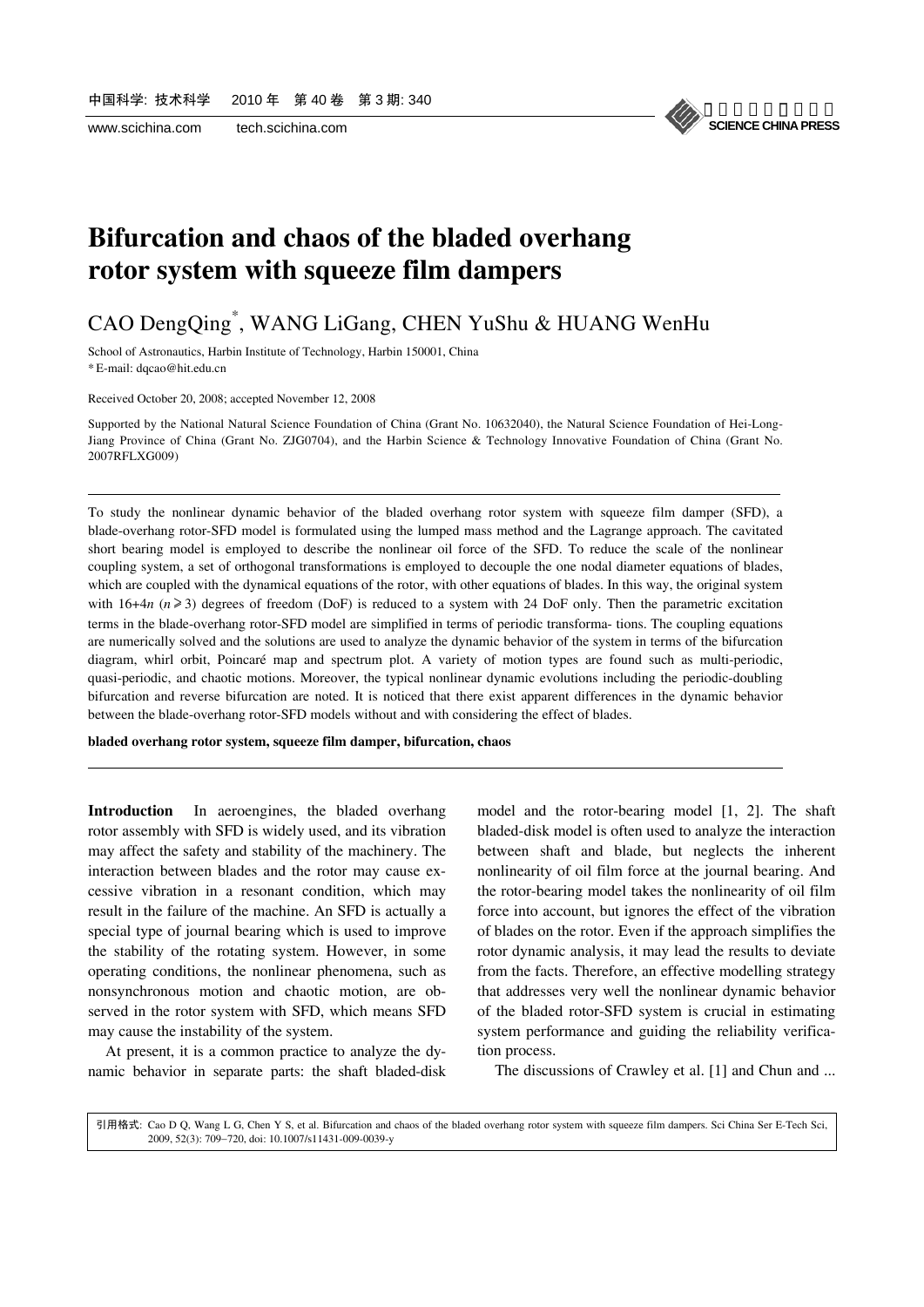

## **Dynamics of vehicle-pavement coupled system based on a revised flexible roller contact tire model**

### YANG ShaoPu\* , LI ShaoHua & LU YongJie

School of Mechanical Engineering, Shijiazhuang Railway Institute, Shijiazhuang 050043, China \* E-mail: yangsp@sjzri.edu.cn

Received October 20, 2008; accepted November 5, 2008

l

l

Supported by the National Natural Science Foundation of China (Grant Nos. 10672107, 50625518), and the Natural Science Foundation of Hebei Province (Grant No. E2007000657)

A revised flexible roller contact tire model (RFRC tire model) is proposed, which considers not only the geometric and flexible filtering effect, but also tire damping and pavement displacement. A vehicle-pavement coupled system is modeled as a two DOF oscillator moving along a simply supported beam on a linear viscoelastic foundation. By using the Galerkin's and Direct Integral method, dynamical responses of the vehicle-pavement coupled system are obtained based on the RFRC tire model and the traditional single point contact tire model (SPC tire model). The simulation results are compared with test data and the validity of the proposed RFRC tire model is verified. Differences between the two models are also investigated. It is found that the dynamical behaviors for both models agree with each other quite well when road surface roughness is a long harmonic wave. On the other hand, they are different under short harmonic wave or impulse road excitation. Thus the RFRC tire model should be used to compute the tire force and investigate dynamical responses of vehicle and pavement.

**tire model, dynamics, flexible roller contact, vehicle-pavement coupled system, viscoelastic foundation** 

**Introduction** The contact characteristics between tire and road, which is one of the key issues to affect the vehicle dynamics and dynamical pavement forces, have received more and more attention. Many tire models were proposed during the past decades. The simplest one is the point contact tire model, which describes the tire's vertical force and is most widely used [1, 2]. However, the contact characteristics between tire and road are rather complicated. Tire has a great geometric size and elastic distortion. Enveloping effect on road should not be neglected when vehicle is running on a rough ground. In addition, the contact print length between tire and road varies in time and the tire may jump away from the ground. Thus when the road surface roughness is complex, the point contact tire model may pose rather large uncertainties. Besides the point contact model, a lot of enveloping models for tires were also presented, including fixed print model, rigid roller contact

model and flexible roller contact model. Guo presented a flexible roller contact tire model, and carried out the simulations of a vehicle vibration system based on rigid and flexible roller contact tire model [3–5]. The simulation results showed a good agreement with experimental data. Huang et al. [6] gave a new method for measuring effective road profiles to study tire displacement enveloping characteristics. Guan and Dong [7] presented a vehicle system with enveloping tire model to study the performances of an active suspension system. Nevertheless, these enveloping models didn't consider the effects of tire damping and pavement vibration on tire force.

Many researchers showed that an important reason causing road damage is the dynamical vehicle loads. Thus, it is necessary to model the contact characteristics between the tire and the road in order to investigate the interactions between vehicle and pavement thoroughly. ...

2009, 52(3): 721−730, doi: 10.1007/s11431-009-0053-0 引用格式: Yang S P, Li S H, Lu Y J. Dynamics of vehicle-pavement coupled system based on a revised flexible roller contact tire model. Sci China Ser E-Tech Sci,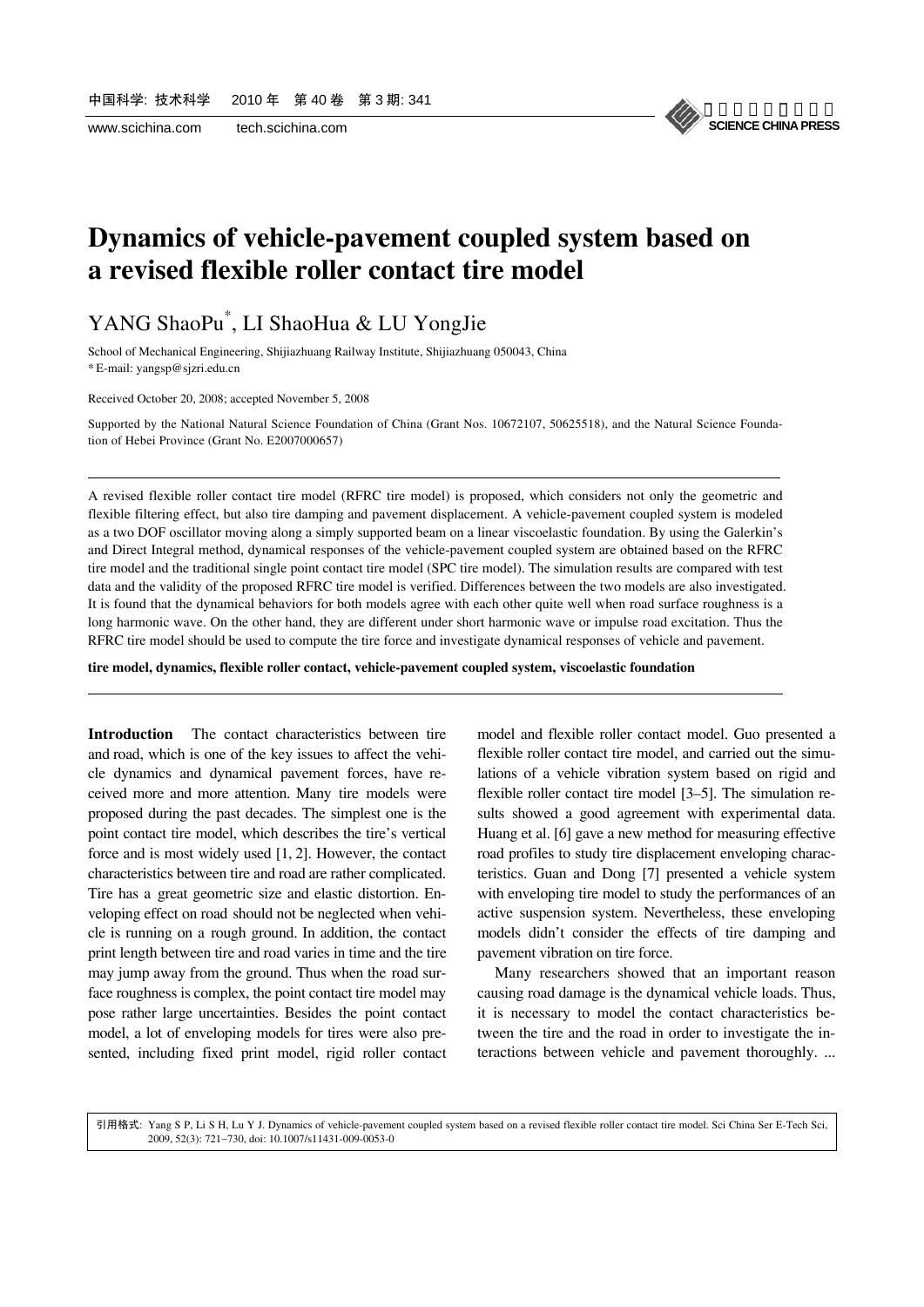l

l



## **Periodic and chaotic dynamics of composite laminated piezoelectric rectangular plate with one-to-two internal resonance**

### ZHANG Wei\* , YAO ZhiGang & YAO MingHui

College of Mechanical Engineering, Beijing University of Technology, Beijing 100124, China \* E-mail: sandyzhang0@yahoo.com

Received October 20, 2008; accepted Nevember 10, 2008

Supported by the National Natural Science Foundation of China (Grant Nos. 10732020, 10872010), and the National Science Foundation for Distinguished Young Scholars of China (Grant No. 10425209)

The bifurcations and chaotic dynamics of a simply supported symmetric cross-ply composite laminated piezoelectric rectangular plate are studied for the first time, which are simultaneously forced by the transverse, in-plane excitations and the excitation loaded by piezoelectric layers. Based on the Reddy's third-order shear deformation plate theory, the nonlinear governing equations of motion for the composite laminated piezoelectric rectangular plate are derived by using the Hamilton's principle. The Galerkin's approach is used to discretize partial differential governing equations to a two-degreeof-freedom nonlinear system under combined the parametric and external excitations. The method of multiple scales is employed to obtain the four-dimensional averaged equation. Numerical method is utilized to find the periodic and chaotic responses of the composite laminated piezoelectric rectangular plate. The numerical results indicate the existence of the periodic and chaotic responses in the averaged equation. The influence of the transverse, in-plane and piezoelectric excitations on the bifurcations and chaotic behaviors of the composite laminated piezoelectric rectangular plate is investigated numerically.

**composite laminated piezoelectric rectangular plate, third-order shear deformation, parametric excitation, bifurcation, chaos** 

**Introduction** Nowadays piezoelectric materials, which include piezoelectric lead-zirconate-titanate (PZT) and piezoelectric polyvinylidene fluoride (PVDF), are new type functional materials in engineering fields. Piezoelectric materials can be used as the actuators and sensors in engineering structures. Therefore, composite laminated piezoelectric plates have been widely applied to aircraft, large space station and shuttle in the two past decades [1, 2]. With the increased applications of composite laminated piezoelectric plates in engineering fields, for example morphing structures or morphing wings, composite laminated plates with piezoelectric materials can undergo large oscillating deformation, which leads

to nonlinear oscillations of plates. Research on the nonlinear dynamics, bifurcations, and chaos of composite laminated piezoelectric plate will play a significant role in engineering applications. However, up to now, only a few studies on the bifurcations and chaotic dynamics of composite laminated piezoelectric plate have been conducted.

Several researchers have focused their attention on investigating the nonlinear dynamic responses of composite laminated plates. Srinivasamurthy and Chia [3] presented a nonlinear shear-deformable theory for dynamic behaviors of generally laminated circular plates with movable and immovable in-plane boundary conditions. ...

Sci China Ser E-Tech Sci, 2009, 52(3): 731−742, doi: 10.1007/s11431-009-0051-2 引用格式: Zhang W, Yao Z G, Yao M H. Periodic and chaotic dynamics of composite laminated piezoelectric rectangular plate with one-to-two internal resonance.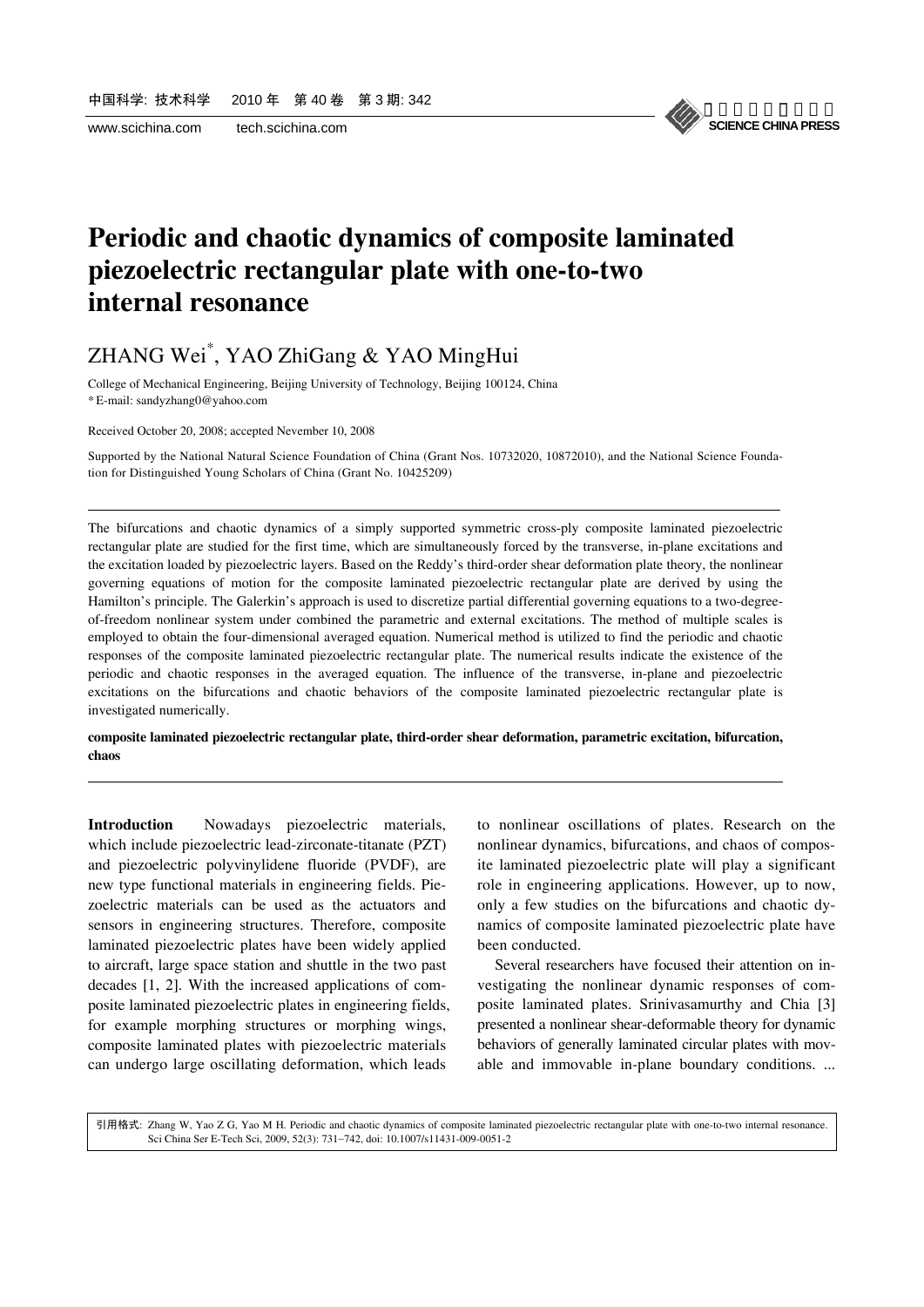#### 《中国科学》杂志社 **SCIENCE CHINA PRESS**

## **On two transverse nonlinear models of axially moving beams**

### $\rm DING\ Hu^1\ \&\ CHEN\ LiQun^{1,2^*}$

<sup>1</sup> Shanghai Institute of Applied Mathematics and Mechanics, Shanghai University, Shanghai 200072, China;

2 Department of Mechanics, Shanghai University, Shanghai 200444, China

\* E-mail: lqchen@staff.shu.edu.cn

l

l

Received October 20, 2008; accepted November 28, 2008

Supported by the National Outstanding Young Scientists Fund of China (Grant No. 10725209), the National Natural Science Foundation of China (Grant No. 10672092), Shanghai Municipal Education Commission Scientific Research Project (Grant No. 07ZZ07), and Shanghai Leading Academic Discipline Project (Grant No. Y0103)

Nonlinear models of transverse vibration of axially moving beams are computationally investigated. A partial-differential equation is derived from the governing equation of coupled planar motion by omitting its longitudinal terms. The model can be reduced to an integro-partial-differential equation by averaging the beam disturbed tension. Numerical schemes are respectively presented for the governing equations of coupled planar and the two governing equations of transverse motion via the finite difference method and differential quadrature method under the fixed boundary and the simple support boundary. A steel beam and a copper beam are treated as examples to demonstrate the deviations of the solutions to the two transverse equations from the solution to the coupled equation. The numerical results indicate that the differences increase with the amplitude of vibration and the axial speed. Both models yield almost the same precision results for small amplitude vibration and the integro-partial-differential equation gives better results for large amplitude vibration.

**axially moving beam, nonlinearity, transverse vibration, finite difference method, differential quadrature method** 

**Introduction** Axially moving beams are extensively investigated because they can model many engineering devices such as power transmission band, belt saws, aerial cable tramways, and elevator cables. If the large amplitude motion is concerned, the geometric nonlinearity should be taken into consideration, and transverse and longitudinal motions of the beam are usually coupled. Thurman and Mote [1] first developed the full governing equations of planar motion of an axially moving beam. Under the quasi-static stretch assumption, Wickert [2] developed a nonlinear model for transverse motion of axially moving beams. The approach is also referred to as Kirchhoff's approach [3]. The model is a nonlinear integro-partial-differential equation, which has been used by Suweken and Van Horssen [4], Pellicano and Zirilli [5], Ravindra and Zhu [6], Chakraborty and Mallik [7], Chakraborty et at. [8], Parker and Lin [9], Pellicano et al. [10],

Pellicano and Vestroni [11], Chen and Yang [12], Chen and Zhao [13], and Chen and Yang [14]. Nevertheless, there is another nonlinear model for transverse motion derived from the coupled model by setting all longitudinal term zero and omitting higher order nonlinear terms. The model is a nonlinear partial-differential equation, which has been used by  $\overline{Oz}$  et al. [15], Feng and Hu [16], Marynowski and Kapitaniak [17], Zhang et al. [18], Marynowski [19], Chen and Yang [12], Sze et al. [20], Chen and Yang [14], Chen et al. [21], Marynowski and Kapitaniak [22], Zhang and Song [23], and Ghayesh and Khadem [24].

Very limited attentions have been paid to the difference between the two models, namely, the integro-differential equation and the partial-differential equation. Approximate analytical results based on the two models were compared for parametric vibration [12] and free ...

引用格式: Ding H, Chen L Q. On two transverse nonlinear models of axially moving beams. Sci China Ser E-Tech Sci, 2009, 52(3): 743−751, doi: 10.1007/s11431-009-0060-1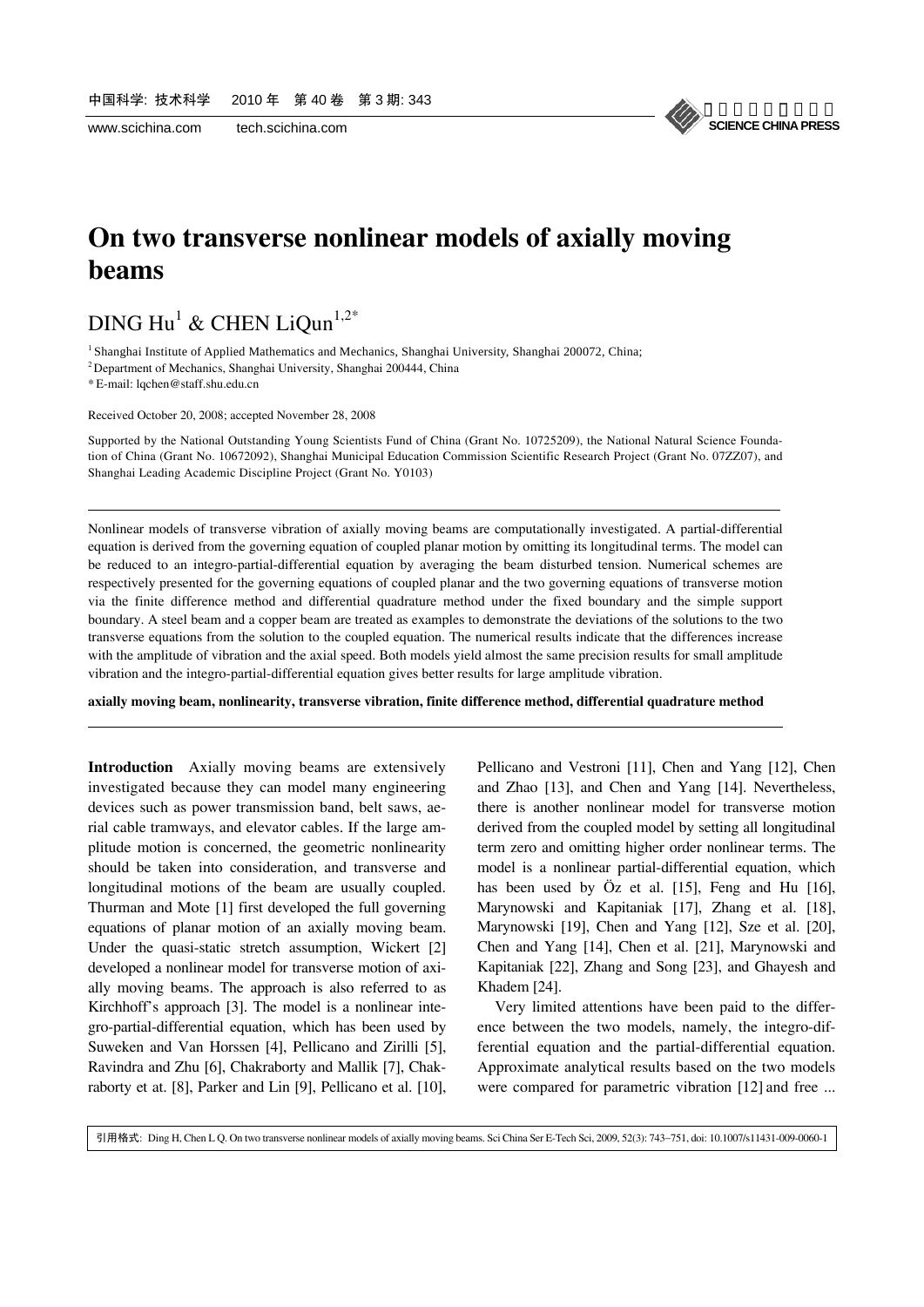#### 《中国科学》杂志社 **SCIENCE CHINA PRESS**

### **Costate estimation for dynamic systems of the second order**

### WEN Hao, JIN DongPing & HU HaiYan<sup>\*</sup>

Institute of Vibration Engineering Research, MOE Key Lab of Structure Mechanics and Control for Aircraft, Nanjing University of Aeronautics and Astronautics, Nanjing 210016, China

\* E-mail: hhyae@nuaa.edu.cn

l

l

Received October 20, 2008; accepted November 17, 2008

Supported by the National Natural Science Foundation of China (Grant Nos. 10372039, 10672073), and the Innovation Fund for Graduate Students of NUAA (Grant No. 4003-019016)

The dynamics of a mechanical system in the Lagrange space yields a set of differential equations of the second order and involves much less variables and constraints than that described in the state space. This paper presents a so-called Legendre pseudo-spectral (PS) approach for directly estimating the costates of the Bolza problem of optimal control of a set of dynamic equations of the second order. Under a set of closure conditions, it is proved that the Karush-Kuhn-Tucker (KKT) multipliers satisfy the same conditions as those determined by collocating the costate equations of the second order. Hence, the KKT multipliers can be used to estimate the costates of the Bolza problem via a simple linear mapping. The proposed approach can be used to check the optimality of the direct solution for a trajectory optimization problem involving the dynamic equations of the second order and to remove any conversion of the dynamic system from the second order to the first order. The new approach is demonstrated via two classical benchmark problems.

#### **costate estimation, second order, pseudo-spectral method**

**Introduction** It is a fundamental, but open problem in control theory to synthesize the nonlinear optimal control for a mechanical system. One of motivations for studying such a tough problem comes from the aerospace engineering, where the stringent requirements of any mission always demand optimality. With the advent of digital computers, a number of computational approaches have been available to solve the problem of nonlinear optimal control efficiently and reliably [1]. Among them, a class of approaches, often referred to as indirect approaches, entails forming the optimality conditions and then solving the resulting equations with associated boundary conditions. However, the indirect approaches suffer from establishing a set of necessary conditions for the optimization via Pontryagin's maximum principle. In addition, it is extremely difficult to obtain the initial estimates for the costates and the switching structure for the problems with path inequalities if an indirect approach is put into use [1, 2]. In contrast, the so-called direct approaches discretize the optimal control problem first and then solve the resulting nonlinear programming problem (NLP). Hence, the direct approaches are preferable for solving complex problems since they are free of the above-mentioned shortcomings and usually enjoy a much larger region for convergence [1]. However, the direct approaches do not tie the resulting solutions to the maximum principle. That is, it is uncertain whether the direct solution to the NLP is truly the optimal solution to the original continuous control problem. The costate profiles have to be estimated and then used for error analysis, mesh refinement and solution verification.

A significant progress has been made recently on the costate estimation for validating or refining the solutions determined by using some special direct approaches, such as the direct shooting method [3], and PS methods [4–8]. ...

10.1007/s11431-009-0041-4 引用格式: Wen H, Jin D P, Hu H Y. Costate estimation for dynamic systems of the second order. Sci China Ser E-Tech Sci, 2009, 52(3): 752−760, doi: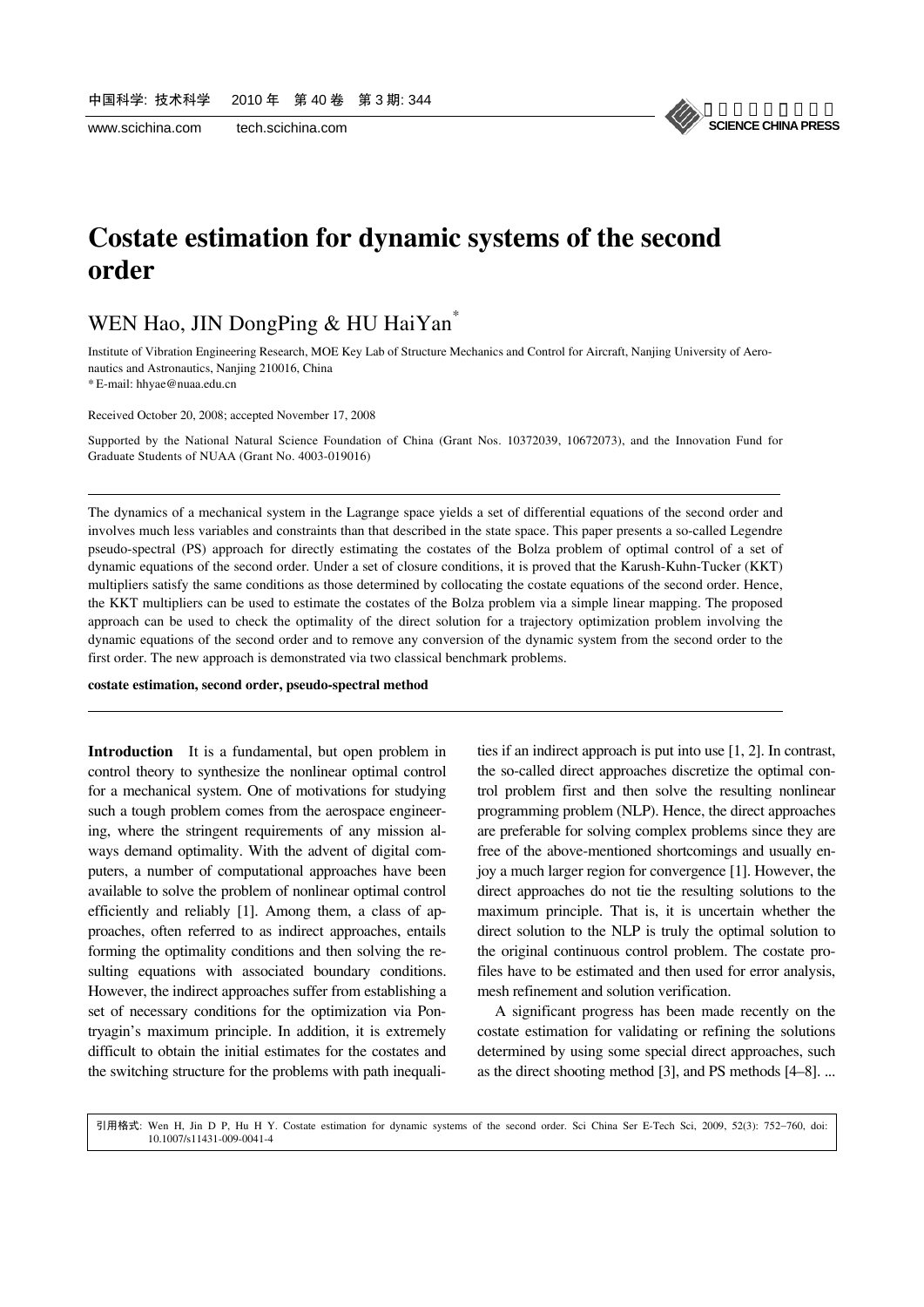

## **Decomposition of almost Poisson structure of non-self-adjoint dynamical systems**

GUO YongXin<sup>1\*</sup>, LIU Chang<sup>2</sup>, LIU ShiXing<sup>1,2</sup> & CHANG Peng<sup>1</sup>

<sup>1</sup> College of Physics, Liaoning University, Shenyang 110036, China;

<sup>2</sup> Department of Applied Mechanics, Beijing Institute of Technology, Beijing 100081, China

\* E-mail: yxguo@lnu.edu.cn

l

l

Received October 20, 2008; accepted November 12, 2008

Supported by the National Natural Science Foundation of China (Grant Nos. 10872084, 10472040), the Outstanding Young Talents Training Fund of Liaoning Province of China (Grant No. 3040005) and the Research Program of Higher Education of Liaoning Province of China (Grant No. 2008S098)

Non-self-adjoint dynamical systems, e.g., nonholonomic systems, can admit an almost Poisson structure, which is formulated by a kind of Poisson bracket satisfying the usual properties except for the Jacobi identity. A general theory of the almost Poisson structure is investigated based on a decomposition of the bracket into a sum of a Poisson one and an almost Poisson one. The corresponding relation between Poisson structure and symplectic structure is proved, making use of Jacobiizer and symplecticizer. Based on analysis of pseudo-symplectic structure of constraint submanifold of Chaplygin's nonholonomic systems, an almost Poisson bracket for the systems is constructed and decomposed into a sum of a canonical Poisson one and an almost Poisson one. Similarly, an almost Poisson structure, which can be decomposed into a sum of canonical one and an almost "Lie-Poisson" one, is also constructed on an affine space with torsion whose autoparallels are utilized to describe the free motion of some non-self-adjoint systems. The decomposition of the almost Poisson bracket directly leads to a decomposition of a dynamical vector field into a sum of usual Hamiltionian vector field and an almost Hamiltonian one, which is useful to simplifying the integration of vector fields.

**almost-Poisson structure, non-self-adjointness, nonholonomic systems, symplectic form, Jacobi identity, torsion** 

**Introduction** In the framework of inverse problem of dynamics, dynamical systems can be classified into self-adjoint and non-self-adjoint ones. From the viewpoint of calculus of variation, a system of ordinary variational forms is termed self-adjoint when it coincides with its adjoint system for all admissible variations. A set of ordinary differential equations is called self-adjoint if the corresponding variational forms are self-adjoint. Otherwise, it is called non-self-adjoint [1]. In the modern setting of differential geometry, the self-adjointness of the dynamical systems can also be equivalently defined by the conditions satisfied by symmetries of equations of motion. A dynamical system is called self-adjoint if its dynamical symmetries coincide with its adjoint symmetries [2, 3]. Evidently, conservative systems are selfadjoint. The converse is not true. For the Newtonian systems in the fundamental form or kinematic form, the conditions of self-adjointness of the systems are Helmholtz's conditions, which lead to a direct Lagrangian or Hamiltonian representation of the systems. Geometrically, self-adjointness of Lagrangian or Hamiltonian systems can be proved to be accordant with symplecticity of phase space. So such self-adjoint systems can admit Poisson structure and are easy to integrate.

Poisson structure for self-adjoint dynamical systems is formulated by Poisson brackets on the set of functions on manifold with the properties of anticommutativity, bilinearity, Leibniz's rule and Jacobi identity [4]. ...

761−770, doi: 10.1007/s11431-009-0038-z 引用格式: Guo Y X, Liu C, Liu S X, et al. Decomposition of almost Poisson structure of non-self-adjoint dynamical systems. Sci China Ser E-Tech Sci, 2009, 52(3):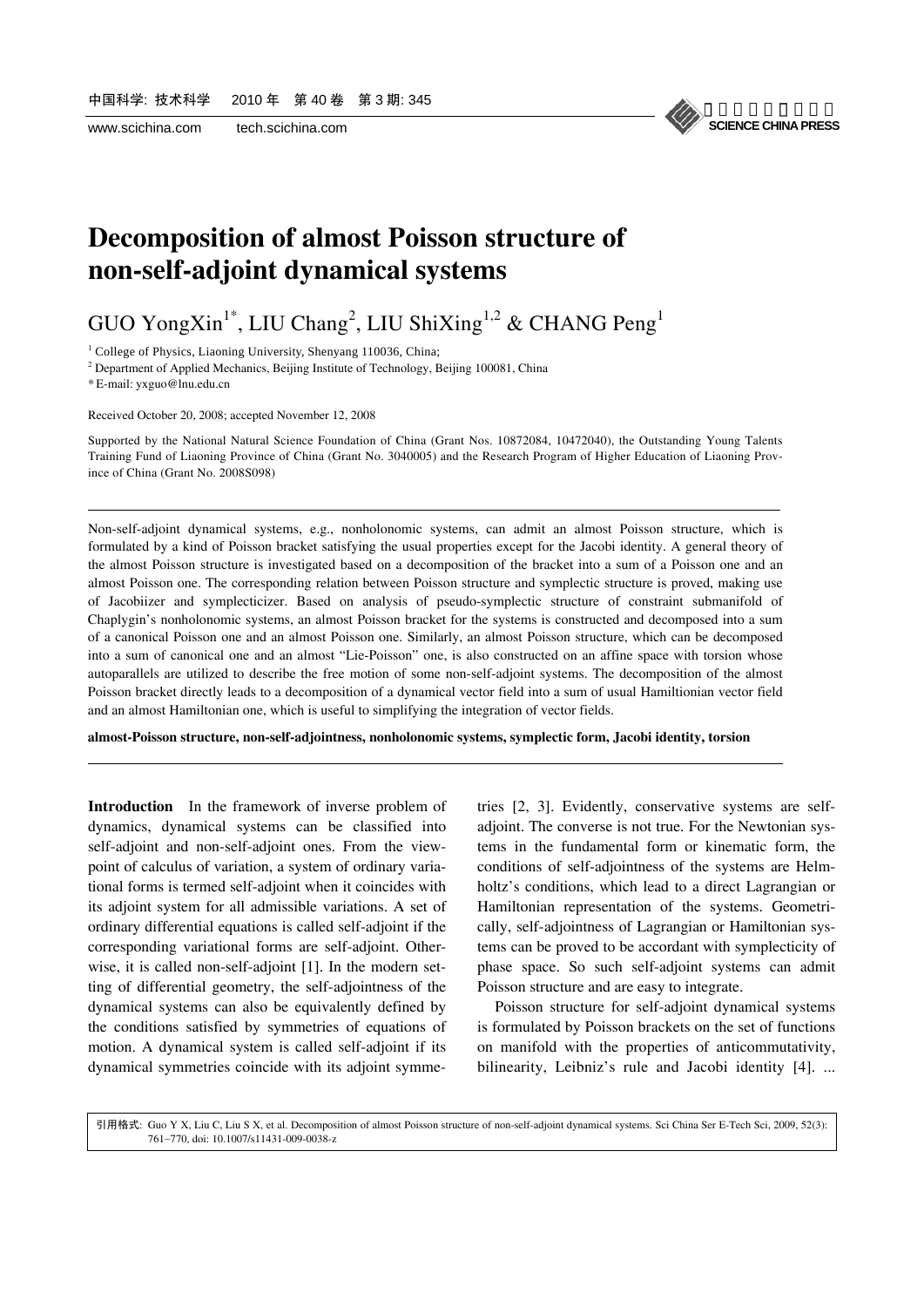

## **Bursting of Morris-Lecar neuronal model with current-feedback control**

### DUAN LiXia<sup>1</sup>, LU QiShao<sup>2\*</sup> & CHENG DaiZhan<sup>3</sup>

<sup>1</sup> College of Science, North China University of Technology, Beijing 100144, China; <sup>2</sup> School of Science, Beijing University of Aeronautics and Astronautics, Beijing 100191, China;

3 Institute of Systems Science, Chinese Academy of Sciences, Beijing 100190, China

\* E-mail: qishaolu@hotmail.com

l

l

Received October 20, 2008; accepted November 12, 2008

Supported by the National Natural Science Foundation of China (Grant Nos. 10872014 and 10702002)

The Morris-Lecar (ML) neuronal model with current-feedback control is considered as a typical fast-slow dynamical system to study the combined influences of the reversal potential  $V_{\text{Ca}}$  of Ca<sup>2+</sup> and the feedback current *I* on the generation and transition of different bursting oscillations. Two-parameter bifurcation analysis of the fast subsystem is performed in the parameter  $(I, V_{Ca})$ -plane at first. Three important codimension-2 bifurcation points and some codimension-1 bifurcation curves are obtained which enable one to determine the parameter regions for different types of bursting. Next, we further divide the control parameter  $(V_0, V_{Ca})$ -plane into five different bursting regions, namely, the "fold/fold" bursting region R1, the "fold/Hopf" bursting region R2, the "fold/homoclinic" bursting region R3, the "subHopf/homoclinic" bursting region R4 and the "subHopf/subHopf" bursting region R5, as well as a silence region R6. Codimension-1 and -2 bifurcations are responsible for explanation of transition mechanisms between different types of bursting. The results are instructive for further understanding the dynamical behavior and mechanisms of complex firing activities and information processing in biological nervous systems.

**neuron, bursting, bifurcation, fast-slow dynamics analysis, codimension** 

**Introduction** Nerve cells (neurons) are responsible for receiving and transmitting signals to and from the Central Nervous System. Neural information is encoded and transmitted as spikes in membrane electrical potential, called action potentials. One of the major challenges in neuroscience is to understand the basic physiological mechanisms underlying the complex spatiotemporal patterns of spiking activity observed during the normal functioning of the brain, and to determine the origins of pathological dynamical states such as epilepsy, Parkinson's disease, Alzheimer's disease, and schizophrenia. A second major challenge is to understand how the patterns of spiking activity provide a substrate for the encoding and transmission of information.

A common variety of firing in neurons and other ex-

citable cells is bursting oscillation. Bursting is a relatively slow rhythmic alternation between an active phase of rapid spiking and a quiescent phase without spiking. It occurs in many nerve and endocrine cells, including thalamic neurons, hypothalamic neurons, pyramidal neurons in the neocortex, respiratory neurons in pre-Bötzinger complex, pituitary cells, and pancreatic  $\beta$ -cells. There are several possible physiological roles of bursting, such as bursting can overcome synaptic transmission failure, facilitate transmitter release, and evoke long-term potentiation and hence affect synaptic plasticity much greater, or differently than single spikes [1]. In addition, bursting have more informational content than single spikes when analyzed as unitary events [2] and have higher signal-to-noise ratio than single spikes [3]. It has been proposed to provide ...

doi: 10.1007/s11431-009-0040-5 引用格式: Duan L X, Lu Q S, Cheng D Z. Bursting of Morris-Lecar neuronal model with current-feedback control. Sci China Ser E-Tech Sci, 2009, 52(3): 771−778,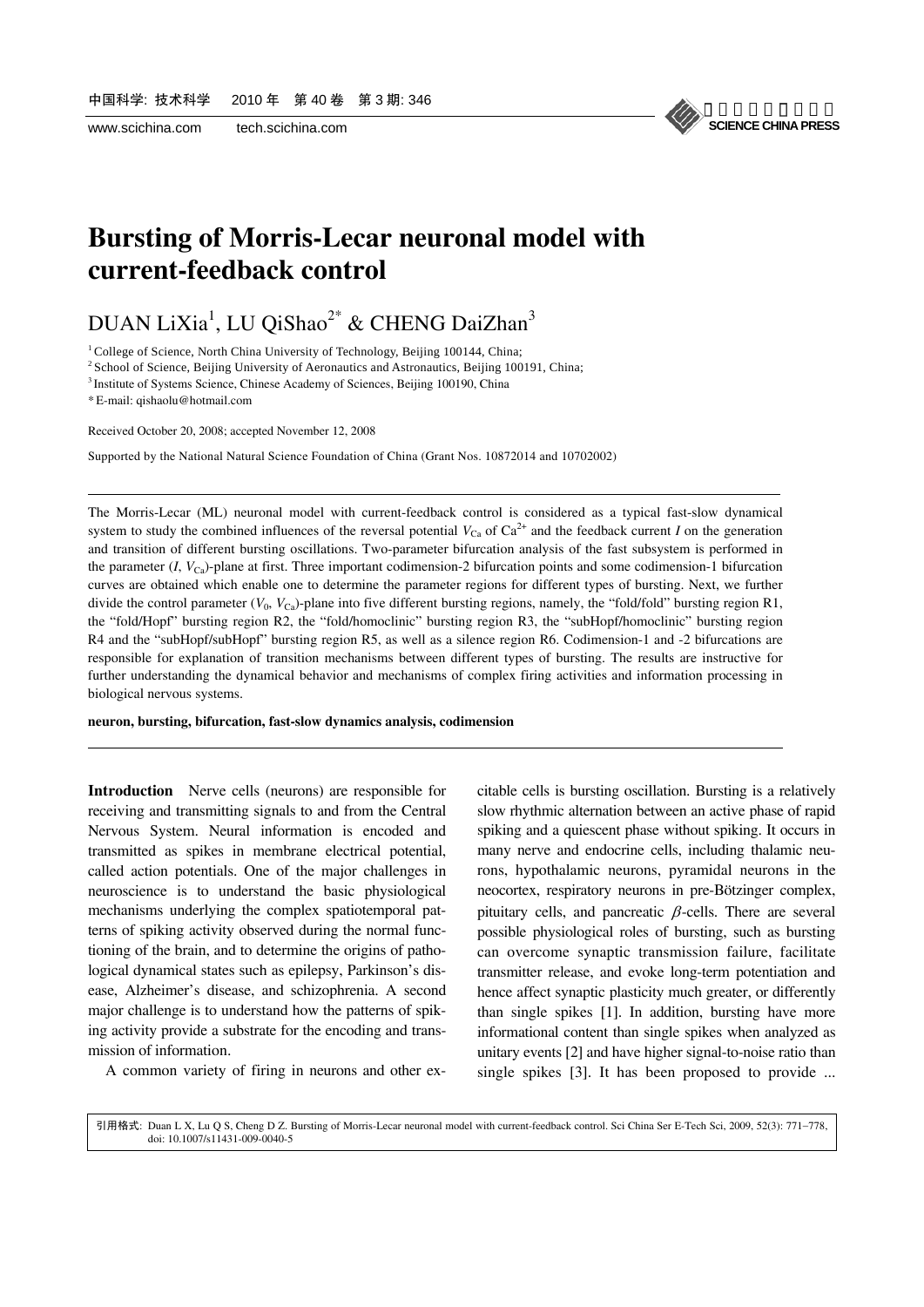《中国科学》杂志社 **SCIENCE CHINA PRESS**

### **p-moment stability of stochastic impulsive differentialequations and its application in impulsive control**

 ${\rm XU~Wei}^1,$  NIU  ${\rm YuJun}^{1*},$  RONG HaiWu $^2$  & SUN ZhongKui $^1$ 

<sup>1</sup> Department of Applied Math, Northwestern Polytechnical University, Xi'an 710072, China;

 $2$  Department of mathematics, Fushan University, Fushan 528000, China

\* E-mail: nyjyrff@yeah.net

l

l

Received September 9, 2008; accepted January 25, 2009

Supported by the National Natural Science Foundation of China (Grant No. 10772046)

The exponential *p*-moment stability of stochastic impulsive differential equations is addressed. A new theorem to ensure the *p*-moment stability is established for the trivial solution of the stochastic impulsive differential system. As an application of the theorem proposed, the problem of controlling chaos of Lorenz system which is excited by parameter white-noise excitation is considered using impulsive control method. Finally, numerical simulation results are given to verify the feasibility of our approach.

*p***-moment stability, impulsive, white-noise, stochastic differential equations** 

**Introduction** Impulsive phenomenon exists widely in many evolution process in which states are changed abruptly at certain moments of time, involving such fields as medicine, biology, economics, aviation, mechanics, electronics, telecommunications, etc. For the abrupt change, there may emerge jumps in the evolution, which lead to the non-smooth effects of the system. In recent years, significant progress has been made in the study of impulsive differential equations [1–16]: Lakshmi- kantham et al. [1] brought forward a lot of basic methods firstly, which were used in the study of impulsive differential equations. And an important theory, the stability of an impulsive control scheme is equivalent to the stability of trivial solution of an impulsive differential equation, was proved in ref. [1] too. Yang et al. [2–5] studied the problem of impulsive control and impulsive synchronization, they used the comparison method of impulsive differential equations to judge whether the system under consideration is stable or not. But in all these works, most of them put their attention on the system without stochastic factor. As we know, stochastic phenomenon exists in almost everywhere during the development of our world [10], and a lot of dynamical systems have variable structures subject to stochastic abrupt changes, which may result from abrupt phenomena such as stochastic failures and repairs of components, changes in the interconnections of subsystems, sudden environment changes, and so on. So it is necessary to study the impulsive system with stochastic factor. Yang et al. [6] studied the *p*-moment stability of stochastic impulsive differential equations with delays, and established a stability criteria of the system. Wu et al. [7] investigated the *p*-moment stability of stochastic differential equations with jumps, and a theory of the *p*-moment stability was constructed. In this paper, we aim at gaining an insight into the problem of the *p*-moment stability of trivial solution in stochastic impulsive differential equations and attempt to study its application in chaos control. As an example, we use the theory to judge whether or not the impulsive control system of Lorenz system with white- noise excitation is stable, which can be used to judge whether this system can be controlled or not with the impulsive control method.

E-Tech Sci, 2009, 52(3): 782−786, doi: 10.1007/s11431-009-0055-y 引用格式: Xu W, Niu Y J, Rong H W, et al. *p*-moment stability of stochastic impulsive differentialequations and its application in impulsive control. Sci China Ser